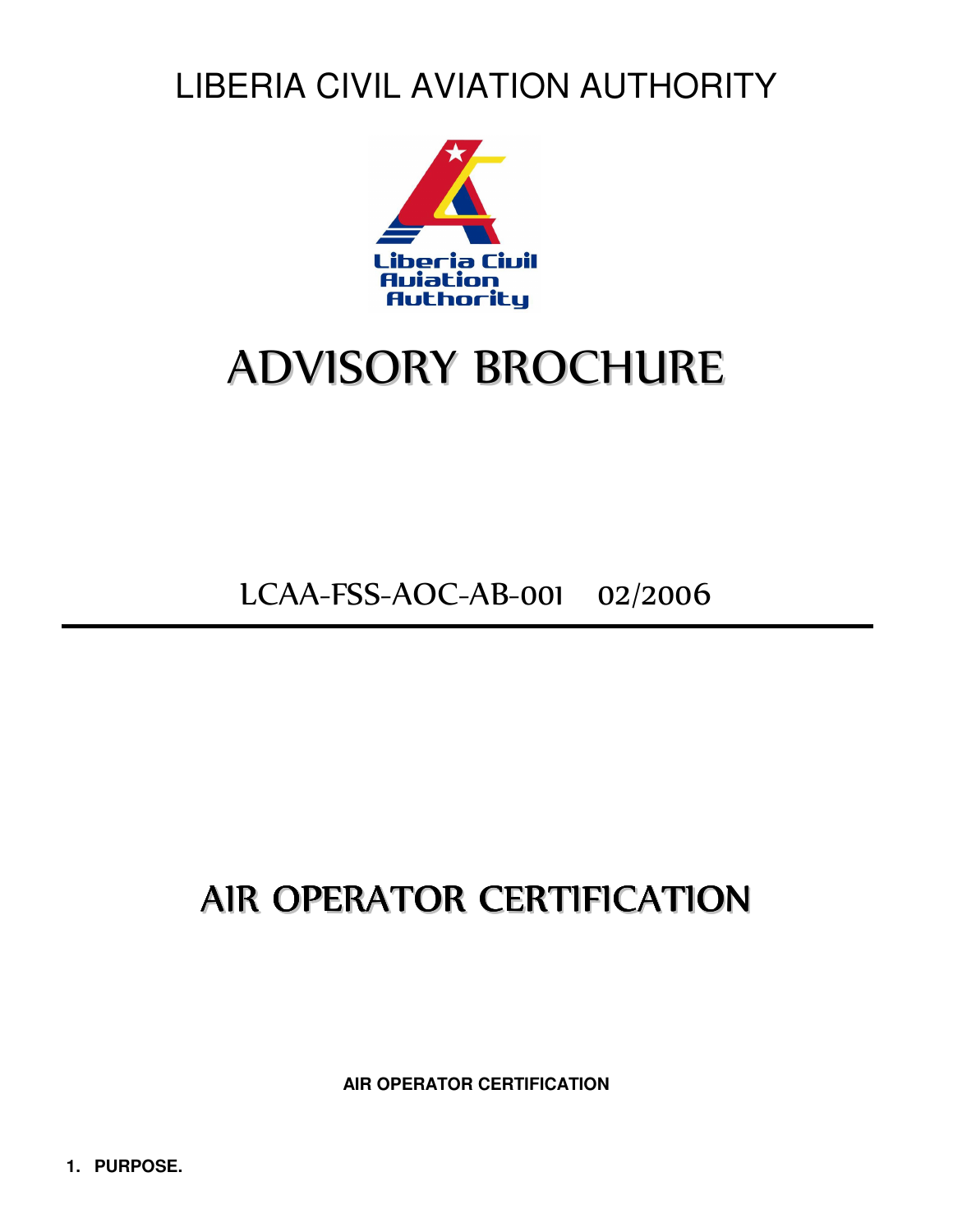- a. This Advisory Brochure (AB) describes the process of applying for and obtaining an Air Operator Certificate (AOC) to conduct commercial air transport operations under Liberia Civil Aviation Regulations (LCARs). The certification process may appear to be a complex undertaking, particularly to a "first-time" operator. This AB provides basic information applicable to the certification process. This AB does not describe the process for obtaining an AOC when the AOC applicant proposes to conduct maintenance under the equivalent system of maintenance referenced in LCAR 9.4.13
- b. Because there are a variety of acceptable methods for preparing manuals, including training manuals, a detailed discussion of acceptable methods for preparing these documents is not in this AB. Operators will be briefed in as much detail as necessary regarding the preparation of manuals and other required documents during meetings with Liberia Civil Aviation Authority (LCAA) personnel. The information in this AB and the reading material referenced in this AB will assist the operator in completing the process with minimal delays and complications.

#### **4. BACKGROUND.**

- a. To conduct Commercial Air Transport Operations under The Liberia Civil Aviation Regulations, an operator must be a citizen as defined in Civil Aviation Act 2005 (January 9, 2006). The LCAA recognises the responsibility of Commercial Air Transport Operators to provide air transportation with the highest degree of safety possible in the public interest. The certification process is designed to ensure that prospective AOC holders understand and are capable of fulfilling this duty. When satisfactorily completed, the certification process should ensure that the operator is able to comply with LCAA regulations, and the international standards pertaining to the operation of aircraft as published in relevant ANNEXES to the convention on international civil aviation.
- b. There are five phases in the air operator certification process. Each phase is described in sufficient detail to provide a general understanding of the entire certification process. (See appendix 6 for a detailed flow chart of the entire certification process). The five phases are:
	- (1) Pre-application
	- (2) Formal Application
	- (3) Document Evaluation
	- (4) Demonstration and Inspection
	- (5) Certification
- c. In some cases, the guidance and suggested sequence of events in this AB may not be entirely appropriate. In such situations, the LCAA and the operator would proceed in a manner that considers existing conditions and circumstances. The operator, however, should not expect to be certificated until the LCAA is assured that The Liberia's Aviation Law and its Civil Aviation Regulations will be complied with in an appropriate and continuing manner.



#### **5. PRE-APPLICATION PHASE.**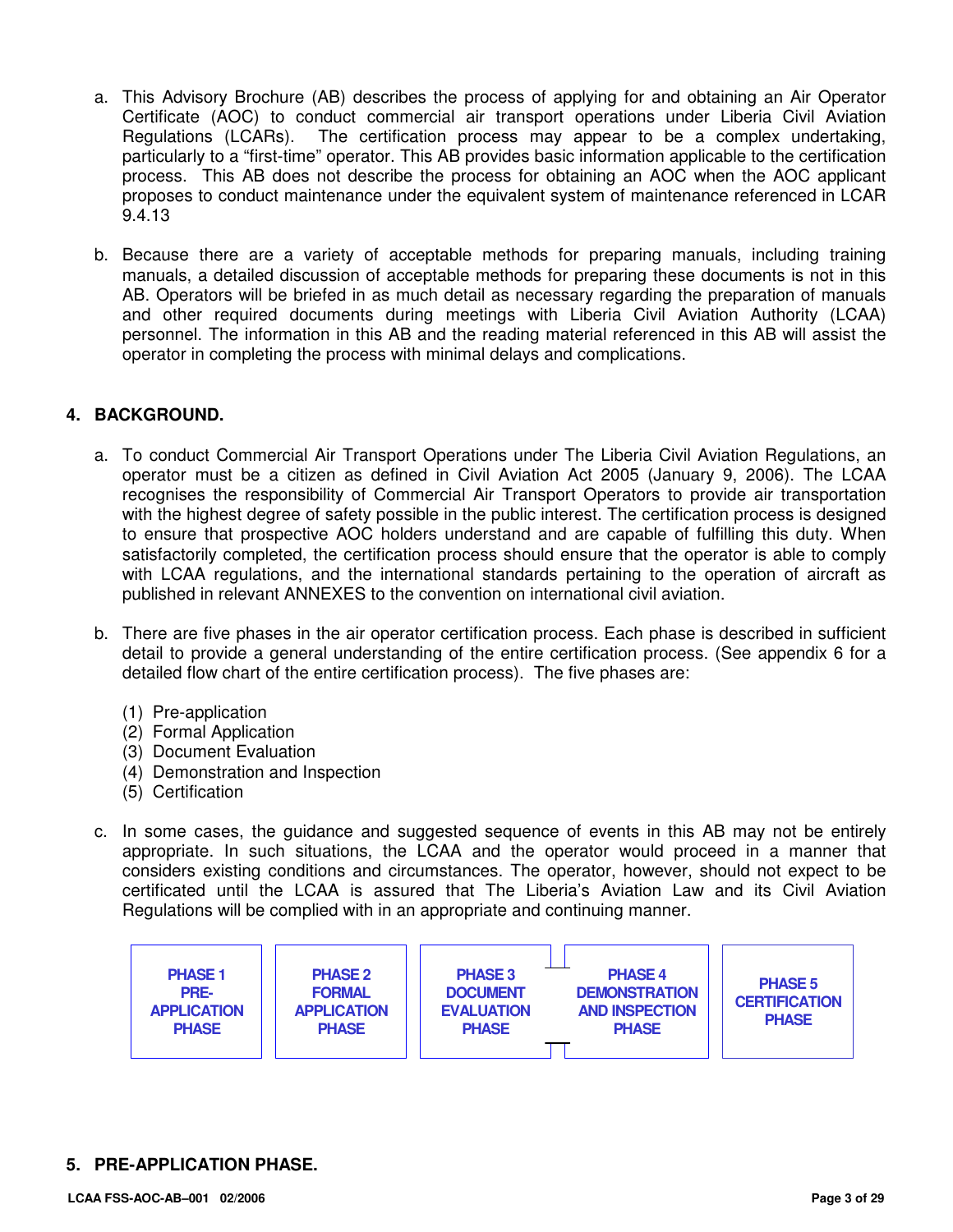- a. As far in advance as possible of an anticipated start of operations, a prospective operator should contact the LCAA and inform the Director General (DG) of its intent to apply for an AOC. The prospective operator will be invited to meet briefly with LCAA personnel. During this initial meeting, only basic information and general certification requirements will be discussed. If the prospective operator intends to proceed with certification, FSS-GEN-Form 001 - Prospective Operators Preassessment Statement (POPS) will be furnished. A sample of this form with instructions for completing it is in Appendix 1. The POPS should be completed, signed by the prospective operator, and returned to the LCAA.
- b. LCAA personnel will review the POPS. If the information is incomplete or erroneous, the POPS will be returned to the prospective operator with the reasons for its return noted in Section 2. If the information is complete and acceptable, the LCAA will determine which certification team will be assigned to the certification project and schedule a pre-application meeting with the prospective operator and the selected LCAA certification team members.
- c. The certification team will designate one team member as the Project Manager (PM). The PM is the official LCAA spokesperson throughout the certification project.
- d. The purpose of the pre-application meeting is to confirm the information on the POPS and to provide critical certification information to the applicant. It is recommended that the operator's key management and staff attend these pre-application meetings and be prepared to discuss in general terms the plans and specific aspects of the proposed operation. Many problems can be avoided by discussing all aspects of the proposed operation and the specific requirements, which must be met to be certificated as an air operator.
- e. It is important to establish good working relationships and clear understandings between the LCAA and the operator's representatives. The LCAA recognises that a wide range of capabilities and expertise exists among operators. This background experience will be considered by the LCAA and adjusted to during these initial meetings.
- f. To help promote understanding throughout the certification process, an application information package will be provided during the pre-application meeting. The application information package includes the following:
	- (1) The certification job aid that will be used by LCAA inspectors during the certification project.
	- (2) A schedule of events, which must be completed and submitted with the formal application.
	- (3) A sample set of Specific Operating Provisions (SOPs).
	- (4) Other publications or documents the PM believes will be useful to the operator.
- g. LCAR 9.1.1.5 specifies that an application for an AOC shall be made in a form and manner acceptable to the Authority; and, containing any information the Authority requires the applicant to submit. It is important to understand the minimum documentation necessary to be considered acceptable for a formal application. Formal application must be made on a letter [see Appendix 2.] requesting certification as an air operator. The accountable manager must sign the letter. The letter should include a statement that the letter serves as formal application for an Air Operator Certificate. It should also contain the full and official name of the applicant. The letter shall contain the physical location address of the applicant's intended primary operating location. The applicant's mailing address shall be included in the formal application letter if different than its letterhead. The letter shall also include the full name, address and contact details of the applicant's agent for service. The designated agent for service is required by the Civil Aviation Act of 2005. Additionally, the letter will confirm the identity of key management personnel such as the Accountable Manager, Director of Operations, Chief Pilot, Director of Safety, Director of Maintenance, Quality Manager, as applicable. Certain documents must be submitted with the formal application. These documents (attachments) are briefly described in paragraphs 5h through 5q and will be discussed in detail during the preapplication meeting.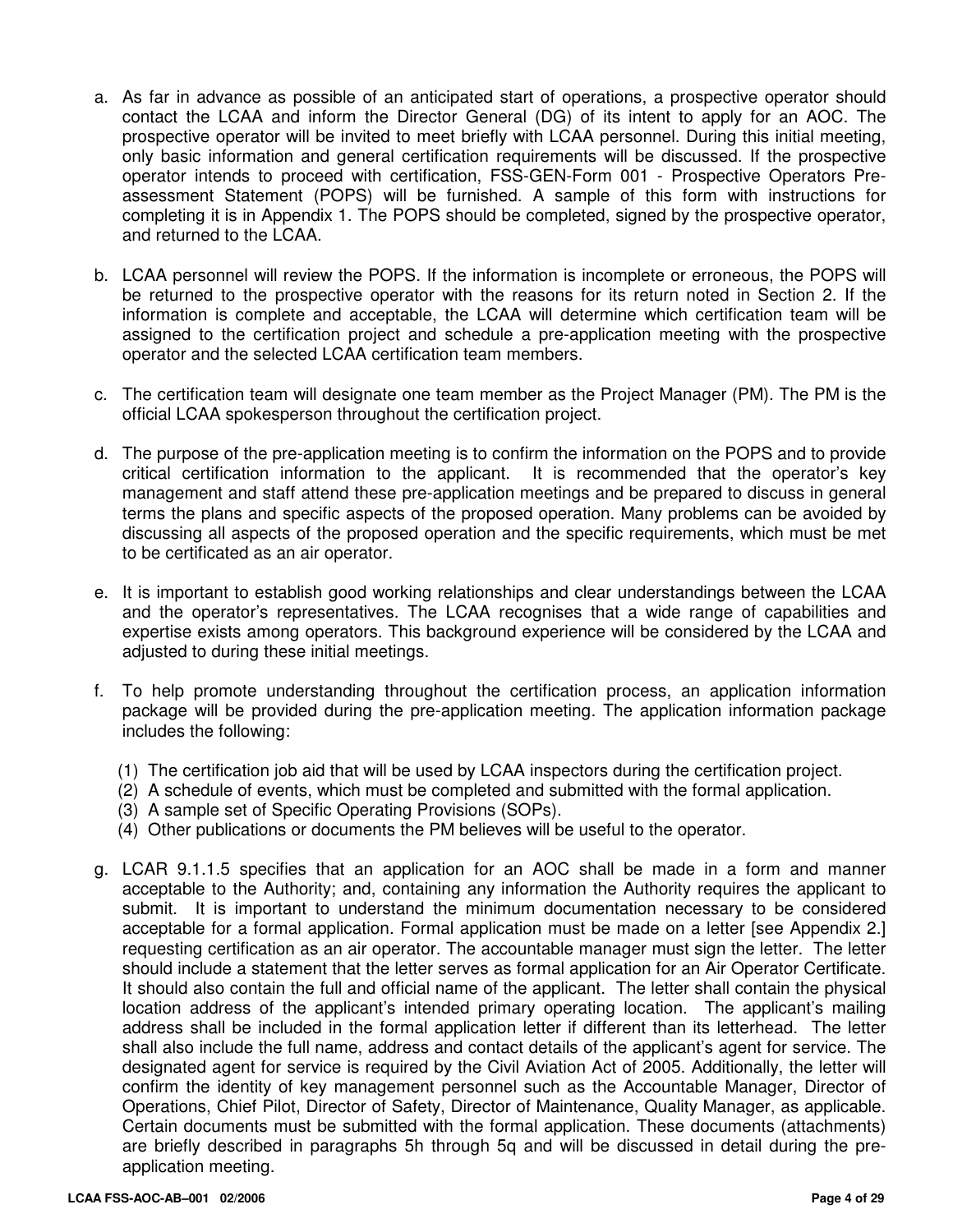- h. Draft Specific Operating Provisions Attachment (FSS-GEN-FORM 004A). This attachment describes the applicant's intended authorizations, limitations, provisions, and privileges specific to the operator's operations.
- i. Air Operator Certification Job Aid and Schedule of Events Attachment (FSS-GEN-FORM 003). The schedule of events [see Appendix 3] is a key document that lists items, activities, programs, and aircraft and/or facility acquisitions that must be accomplished or made ready for the LCAA's inspection before certification. It should include dates when the crewmembers will start company indoctrination procedures. In addition, the schedule of events should include dates when maintenance personnel training will start; when maintenance facilities will be ready for the LCAA's inspection; when each of the required manuals will be available for evaluation; when aircraft will be ready for inspection; when terminal facilities will be ready for inspection; when emergency evacuation demonstrations; ditching demonstrations, and demonstration flights are planned to be performed, and the date of the proposed assessment of Chief Training and Checking Officer and other approved persons. These estimated dates must be logical in terms of sequence. For example, the estimated date for crewmember basic company procedures indoctrination ground training to begin should be after the date that sections of the company manuals pertinent to crewmember performance will be completed and submitted. Reasonable times for the LCAA to review, inspect, and approve each item or event should also be provided when approval is required before beginning a subsequent event or item. Failure to accomplish an item or event in a satisfactory manner or in accordance with the schedule of events could delay the certification. If at any time during the certification process the operator finds it necessary to revise the schedule of events, the PM should be notified as soon as practical.
- j. Company General Manuals Attachment. These manuals, which may be issued in separate parts for specific users, contain information about the operator's general policies, duties and responsibilities of personnel, operational control policy, and procedures. These are commonly referred to as the Operations Manual and the Maintenance Control Manual. LCARs require these manuals to include instructions and information necessary to permit flight, ground, and contract personnel to perform their duties and responsibilities with a high degree of safety. LCAR Part 9, including the Schedules prescribes the content of these manuals. The entire manual system, as required by the LCARs, shall be completely developed at the time of formal application. Please also note that it is the responsibility of the operator to provide the LCAA with manufacturer's Maintenance Planning Documents (MPD) for each aircraft type they intend to operate.
- k. Training and Checking Manuals. It is recognized that aircraft acquisition, facility arrangements, and certain training program elements may not be fully developed at the time of formal application. The company initial training curriculum portion of the Training Manual (completed to the extent possible) must be attached to the formal application letter. Initial training curricula must include at least the following curricula segments:
	- (1) Company Procedures Indoctrination Training (LCARs 9.2.2.10)
	- (2) Initial Emergency Equipment Drills Training (LCAR 9.2.3.5)
	- (3) Initial Aircraft Ground Training (LCAR ) 9.3.1.3
	- (4) Initial Aircraft Flight Training (LCAR )
- l. Management Structure and Qualification Attachment.
	- (1) LCARs establish basic management positions and the implementing standards establish minimum qualifications for air operators proposing to conduct scheduled or charter commercial air transportation operations. It may be possible to obtain a deviation from these required basic management positions and qualifications, depending on the complexity of the planned operation. Individuals assigned to the required management positions are expected to have a thorough knowledge of the operator's company manuals, operating provisions, the LCARs and the planned operations relevant to the position. This attachment must contain resumes of the qualifications,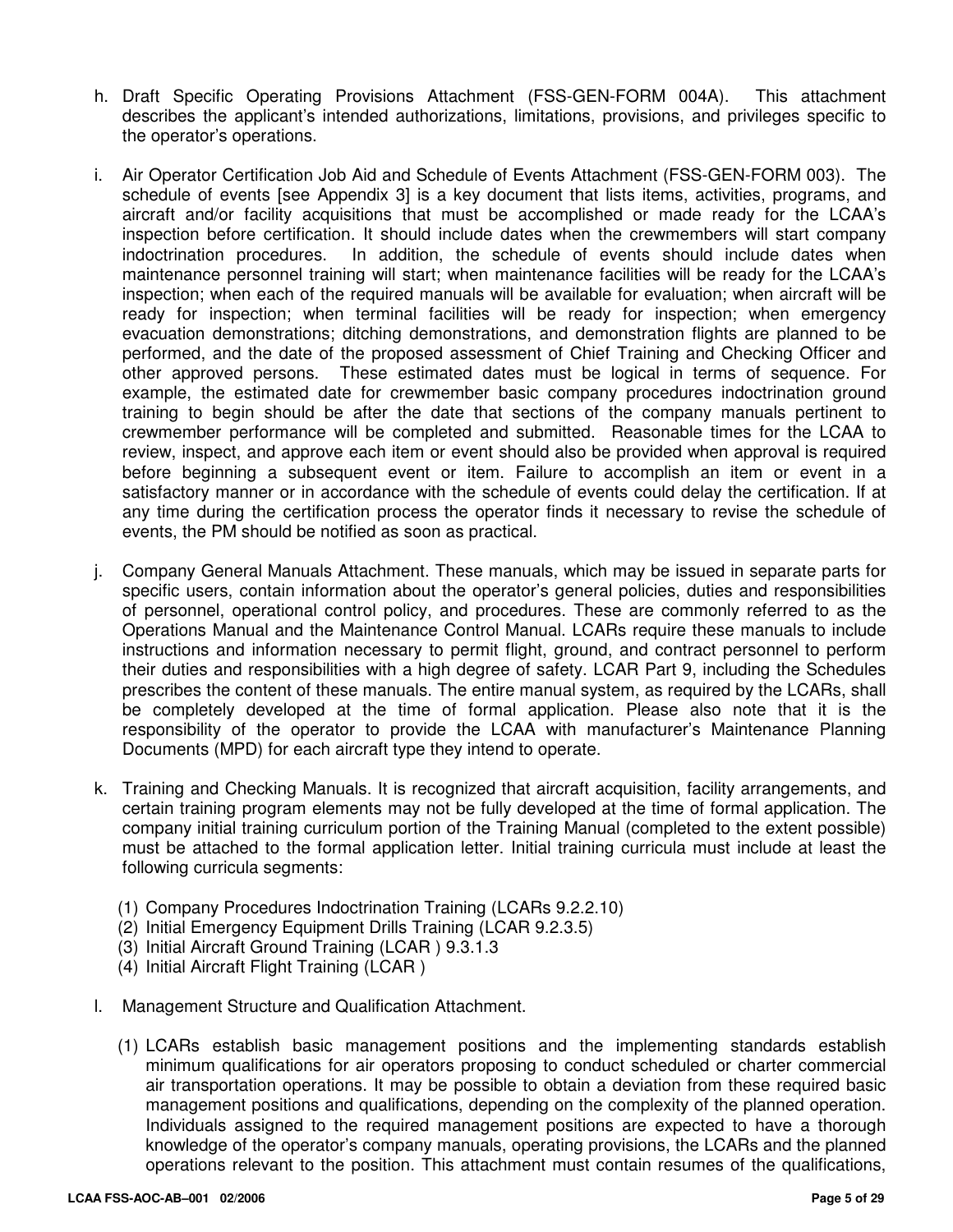licenses (including license numbers), ratings, and aviation experience for each of the following positions, or their equivalent:

- (i) Chief Executive Officer or General Manager (Accountable Manager)<br>(ii) Director of Operations, or Senior Officer of Flight Operations
- Director of Operations, or Senior Officer of Flight Operations
- (iii) Chief Pilot
- (iv) Director of Safety, or Chief Flight Safety and Accident Prevention
- (v) Quality Manager
- (vi) Director of Maintenance
- (2) If a deviation from the management requirements is anticipated, it should be noted in the formal application letter. The actual request for deviation, however, must be made in a separate petition, which presents specific justification. This request for a deviation should be made to the LCAA as soon as practical to enable the individual who will hold the position to be involved early in the certification process.
- m. Documents of Purchase, Leases, Contracts, and/or Letters of Intent Attachments. These attachments should provide evidence that the operator is in the process of actively procuring aircraft, facilities, and services appropriate to the type of operation proposed. If formal contracts are not completed letters or other documents showing preliminary agreements or intent will suffice until such date as determined by the Authority. Examples of the types of equipment, facilities, and services that should be addressed in these documents are as follows:
	- (i) Aircraft
	- (ii) Station facilities and services
	- (iii) Weather gathering facilities and services
	- (iv) Communications facilities and services
	- (v) Maintenance facilities and services
	- (vi) Maintenance contractual arrangements
	- (vii) Aeronautical charts and related publications
	- (viii) Aerodrome analysis and obstruction data
	- (ix) Contract training and training facilities
- n. Initial Statement of Compliance. This attachment should be a complete listing of all LCARs applicable to the proposed operation. Pertinent subparts and each relevant section of the regulation should be identified and accompanied by a brief description, or preferably a specific reference, to a manual or other document. The brief description or reference must describe the method of compliance for each regulation listed. If the precise method of compliance has not been developed at the time of formal application, an indication of the date that this information will be provided will suffice, if the date provided is reasonable, and acceptable to the Authority. The following examples are samples of how relevant sections of LCARs should be presented in a Statement of Compliance.

#### **EXAMPLE 1.**

-------------------------------------------------------------------------------------------------------------------------------------

Statement of Compliance - method of compliance **not developed** at time of formal application.

LCAR: Aeronautical Data Control System.

This system is currently under development and will be submitted for approval on (date).

-------------------------------------------------------------------------------------------------------------------------------------

#### **EXAMPLE 2.**

**Flight Operations Manual (FOM) p. 129, para. 243;**  Maintenance Control Manual (MCM) p. 45, para. 12.5.

#### **EXAMPLE 3.**

-------------------------------------------------------------------------------------------------------------------------------------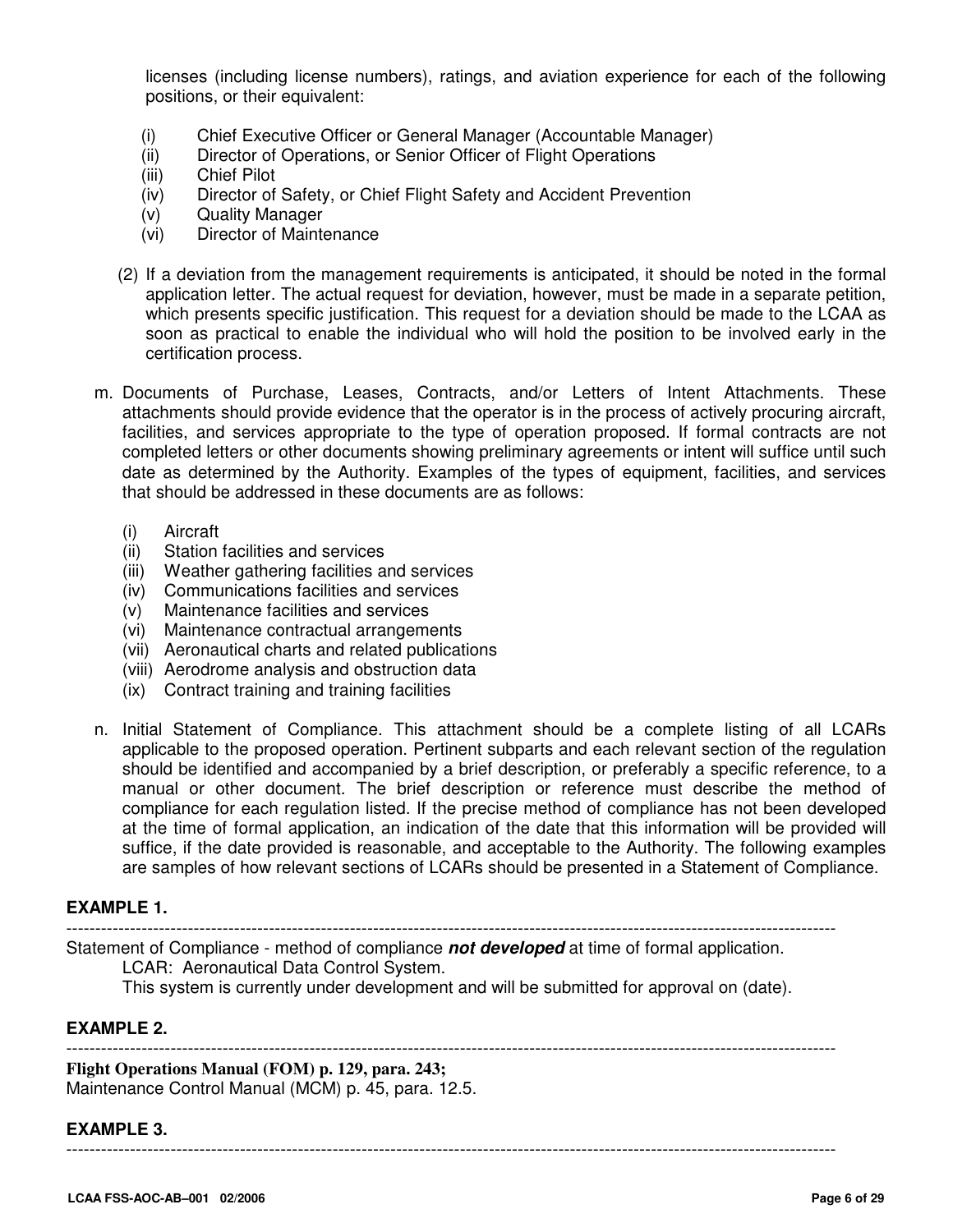Statement of Compliance - method of compliance **fully developed - acceptable presentation**. LCAR: Reporting mechanical irregularities.

The air operator instructs the pilot in command (PIC) on the requirements for and methods of completing the technical log of the aeroplane The PIC is required to review the technical log before each flight and to ascertain the airworthiness status of the aeroplane by checking each previous log entry. The MCM instructs maintenance personnel on the requirement to record discrepancies discovered during pre-flight checks and other types of checks.

- o. Financial Economic and Legal Matters Assessment. This attachment should consist of written evidence that the applicant has undergone, is undergoing, or is scheduled to undergo a financial, economic, and legal matters assessment.
- p. List of Aircraft. This attachment should consist of a list of aircraft, (by make, model, and series) that the applicant intends to operate.
- q. List of Designated Destination and Alternate Aerodromes. This attachment is required if the applicant is applying for scheduled domestic or scheduled international operations.
- r. A thorough understanding of pertinent regulations and advisory materials is critical to the success of the entire certification process. The operator and key management personnel must understand which regulations apply to the intended operation. A sample list of LCARs as they apply to various kinds and types of operations is in Appendix 4.
- s. During the pre-application phase and throughout the certification process, the operator will have to prepare documents and manuals for the LCAA's evaluation and approval or acceptance. The operator is encouraged to informally co-ordinate drafts of these documents with the PM and other inspectors assigned to the certification project. Time spent on informal co-ordination can significantly reduce the workload for the operator and the inspectors once the formal application is submitted. The inspectors will give advice and guidance; however, the actual development of acceptable documents and manuals is always the responsibility of the operator.

#### **6. FORMAL APPLICATION PHASE.**

- a. It is recommended that the formal application is submitted at least 90 days before revenue operations are expected to begin, although the application should be submitted to the LCAA as far in advance of the proposed start-up date as possible.
- b. The LCAA will review the application to determine that it contains the required information and attachments. If there are omissions or errors, the formal application and all attachments will be returned with a letter outlining the reasons for its return. If the operator has a good understanding of the requirements, the formal application should be of sufficient quality to allow any omission, deficiency, or open question to be resolved during the formal application meeting.
- c. The operator's key management personnel should attend the formal application meeting. The purpose of the meeting is to discuss the formal application and resolve omissions, deficiencies, or answer questions from either party. For example, this meeting may be used to resolve questions concerning the applicant's package or scheduling date conflicts, or to ensure the applicant understands the certification process. This meeting should also be used to reinforce open communication and working relationships.
- d. If the formal application meeting is successful, the operator is provided with letter acknowledging receipt and acceptance of the package. The LCAA's acceptance of a formal application does not constitute approval or acceptance of individual attachments. These documents will be evaluated thoroughly during subsequent phases of the certification process. If, the formal application is not accepted, it will be returned with a written explanation of the reasons for its return.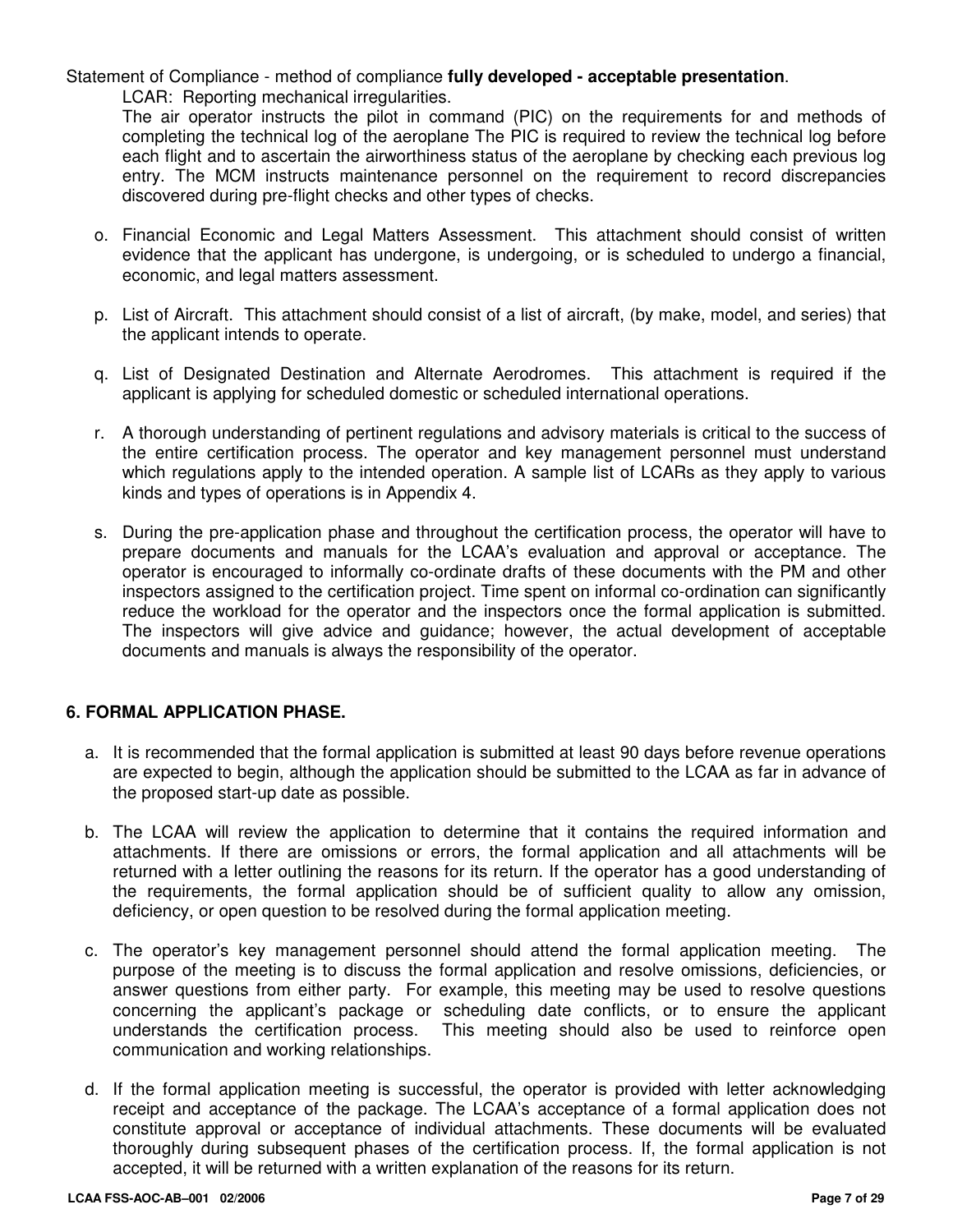#### **7. DOCUMENT EVALUATION PHASE**.

- a. After the formal application has been accepted, inspectors will begin a thorough evaluation of all the manuals and documents that are required by regulation to be submitted to the LCAA. The LCAA will endeavour to complete these evaluations in accordance with the operator's schedule of events. If a manual or document is incomplete or deficient, or if non-compliance with the regulations or safe operating practices is detected, the manual or document will be returned for corrective action. If the manuals and documents are satisfactory, they will be approved or accepted, as required by LCARs. Approvals may be indicated by letter as appropriate, or by approval of Specific Operating Provisions (SOPs). Acceptance of information that does not require formal approval will be indicated by letter or by the lack of the LCAA's objection to the information.
- b. The complexity of the information which must be addressed in the operator's manuals and other documents depends on the complexity of the planned operation. The following list provides examples of information that must be provided by the operator and evaluated by the LCAA during this phase:
	- (1) Management personnel resumes outlining proposed management qualifications and civil aviation compliance histories.
	- (2) Operations Manual (may be in one or more parts).
	- (3) Maintenance Control Manual (may be in one or more parts). Includes the Approved Maintenance Organizations (AMO) Maintenance Procedures Manual (MPM).
	- (4) Aircraft maintenance programs and supporting manuals such as Maintenance Review Board (MRB) and Corrosion Prevention Control Program (CPCP).
	- (5) Mass and balance procedures/program.
	- (6) Training Program Manual.
	- (7) Approved Aircraft Flight Manual.
	- (8) Aircraft Operations Manual.
	- (9) Minimum Equipment List (MEL) and MEL Management Program
	- (10) Configuration Deviation List (CDL).
	- (11) Cockpit checklist.
	- (12) Passenger briefing cards.
	- (13) Noise and emission plan (if applicable).
	- (14) Airport Runway Analysis
	- (15) Deviation requests.
	- (16) Dangerous Goods.
	- (17) Cabin Attendant Manual.
	- (18) Dispatch/flight following/flight locating procedures.
	- (19) Draft Specific Operating Provisions (operations and airworthiness).
	- (20) Maintenance Reliability Program (optional).
	- (21) Plan for Demonstration Flights.
	- (22) Emergency evacuation demonstration plan.
	- (23) Ditching demonstration plan.
	- (24) Fully completed Statement of Compliance.
	- (25) Maintenance Planning Document.
- c. The fully completed Statement of Compliance is the final evolution of the Initial Statement of Compliance that was submitted with the formal application. The fully completed Statement of Compliance ensures each applicable regulatory requirement has been adequately addressed in the appropriate manuals, programs, and/or procedures.

#### **8. DEMONSTRATION AND INSPECTION PHASE.**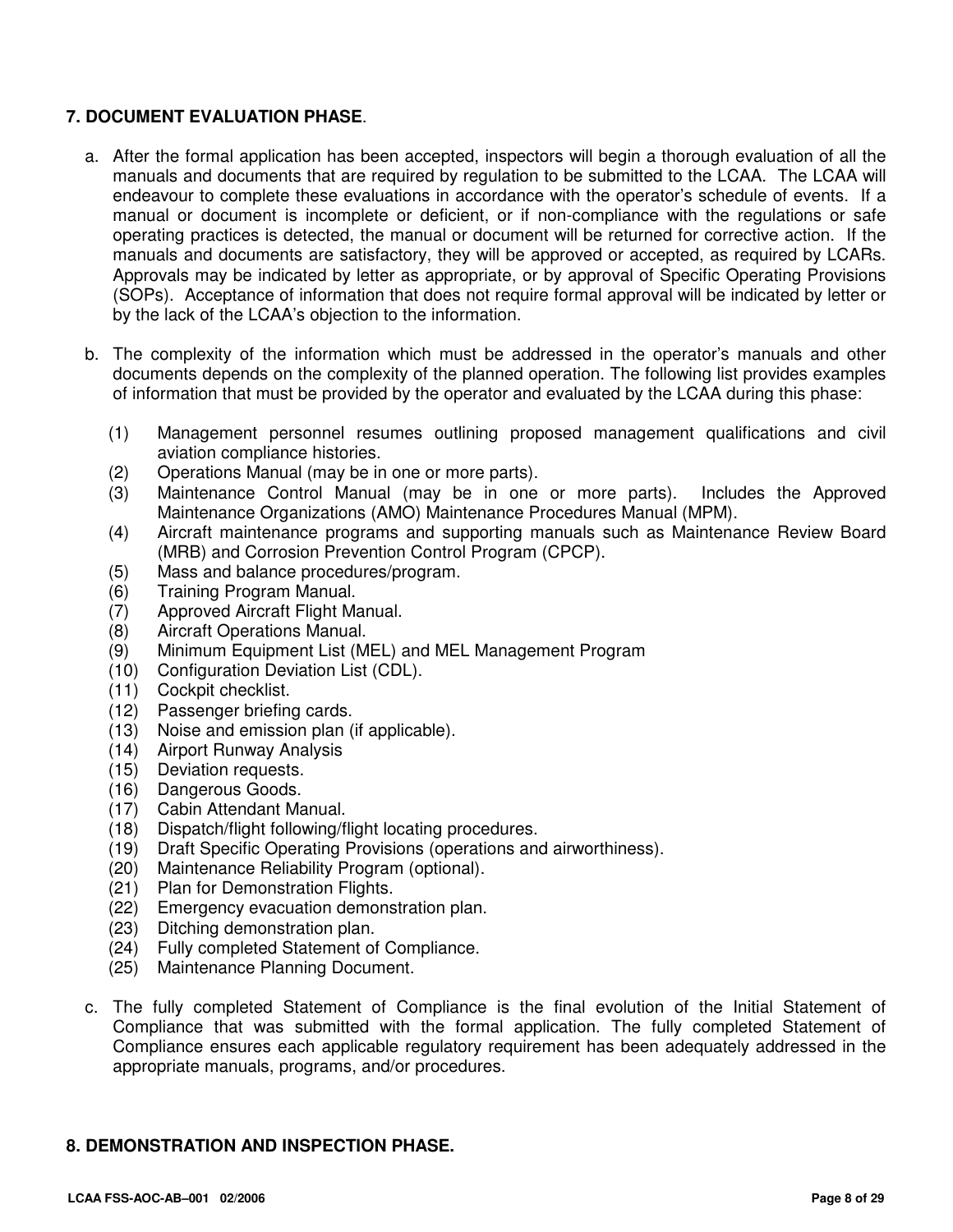- a. LCARs require an operator to demonstrate its ability to comply with regulations and safe operating practices before beginning actual revenue operations. These demonstrations include actual performance of activities and/or operations while being observed by LCAA inspectors. This includes on-site evaluations of aircraft maintenance equipment and support facilities. During these demonstrations and inspections, the LCAA evaluates the effectiveness of the policies, methods, procedures, and instructions as described in the operator's manuals and other documents. Emphasis is placed on the operator's management effectiveness during this phase. Deficiencies will be brought to the attention of the operator and corrective action must be taken before a certificate is issued.
- b. Although the document evaluation and the demonstration and inspection phases have been discussed separately in this AP, these phases overlap, or are accomplished simultaneously in actual practice. The following list provides examples of the types of items, equipment, facilities, and activities evaluated during the demonstration and inspection phase.
	- (1) Conduct of training programs (classroom, simulators, aircraft, flight and ground personnel training).
	- (2) Crewmember and Flight Operations Officer testing and certification.
	- (3) Station facilities (equipment, procedures, personnel, fuelling/Defuelling, de-icing, technical data).
	- (4) Record keeping procedures (documentation of training, flight and duty times, flight papers).
	- (5) Flight control (Flight Supervision and Monitoring system or Flight Following system)
	- (6) Maintenance and inspection programs (procedures, record keeping).
	- (7) Aircraft (conformity inspection, aircraft maintenance records, etc.).
	- (8) MELs and CDLs (compliance with operating and maintenance procedures, etc., if applicable).
	- (9) Mass and balance program (procedures, accuracy, and document control).
	- (10) Passenger emergency evacuation demonstration (aborted takeoff demonstration and ditching demonstration).
	- (11) Demonstration Flights. Includes full-scale simulation of revenue operations to demonstrate the ability to operate independently, safely, and in compliance with all applicable LCARs.
- c. The Demonstration and Inspection Phase outlined under paragraph 8a. through 8b. is only applicable to the certification of an air operator.

#### **NOTE:**

An applicant for an air operator certificate (AOC) may concurrently seek LCAA approval of its maintenance organization. The applicant needs to co-ordinate the progress of both certification projects. Both certification projects must be in the Demonstration and Inspection Phase at the same time. This is because the Demonstration Flights cited under LCAR….., require the applicant to demonstrate to the LCAA all proposed flight and ground operations. The applicant therefore will also be expected to demonstrate use of its Approved Maintenance Organization to ensure that procedures in the Maintenance Control Manual (MCM) and Maintenance Procedures Manual (MPM) are in agreement.

#### **9. CERTIFICATION PHASE.**

- a. After the document compliance and the demonstration and inspection phases have been completed satisfactorily, the LCAA will prepare an Air Operator Certificate and approve the SOPs. The SOPs contain authorizations, limitations, and provisions specific to an operator's operation. The operator must acknowledge receipt of these documents.
- b. The certificate holder is responsible for continued compliance with LCARs and the authorizations, limitations, and provisions of its certificate and SOPs. As a certificate holder's operation changes, the SOPs will be amended accordingly. The process for amending SOPs is similar to the certification process. In some cases it may be a less complex procedure depending on the subject of the amendment. The LCAA is responsible for conducting periodic inspections of the certificate holder's operation to ensure continued compliance with the LCARs and safe operating practices.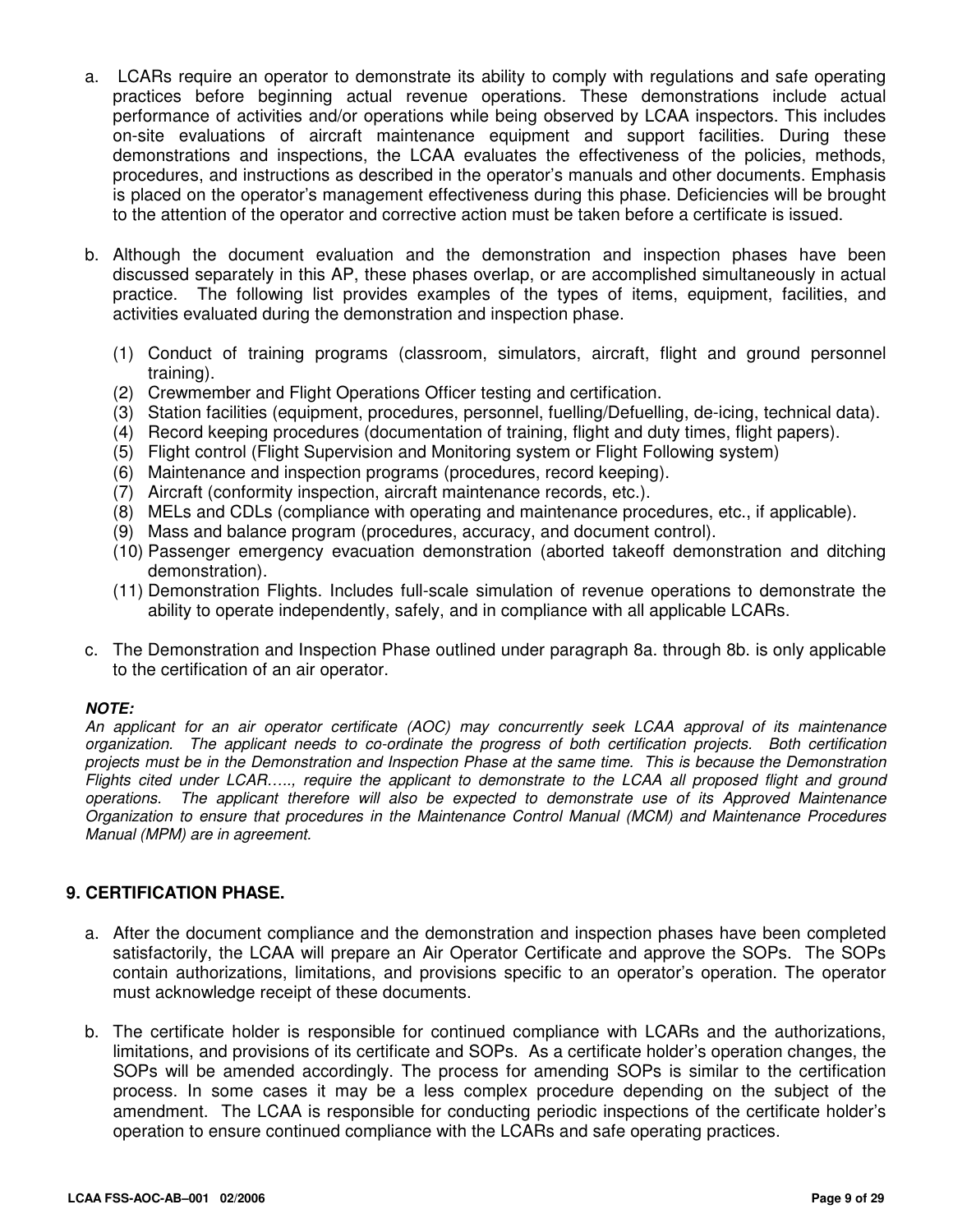#### **10. EXPLANATION OF APPENDIXES IN THIS ADVISORY BROCHURE.**

- a. Appendix 1 provides instructions on how FSS-GEN-FORM 001 Prospective Operator's Pre-Assessment Statement (POPS) should be completed. Section 1, items 1 through 11, should be completed and signed by the applicant and returned to the LCAA. Section 2 is reserved for FSS Inspectors use only.
- b. Appendix 2 provides a sample formal application letter.
- c. Appendix 3 provides a certification job aid and schedule of events.
- d. Appendix 4 provides a list of applicable regulations.
- e. Appendix 5 provides definitions of terms as they are used in the certification process.
- f. Appendix 6 provides a detailed flow chart of the entire certification process.

**APPENDIX 1. INSTRUCTIONS FOR COMPLETING FSS-GEN-FORM 001 – PROSPECTIVE OPERATOR'S PRE-ASSESSMENT STATEMENT (POPS). THIS FORM IS TO BE COMPLETED BY AN AIR OPERATOR OR MAINTENANCE ORGANIZATION APPLICANT.**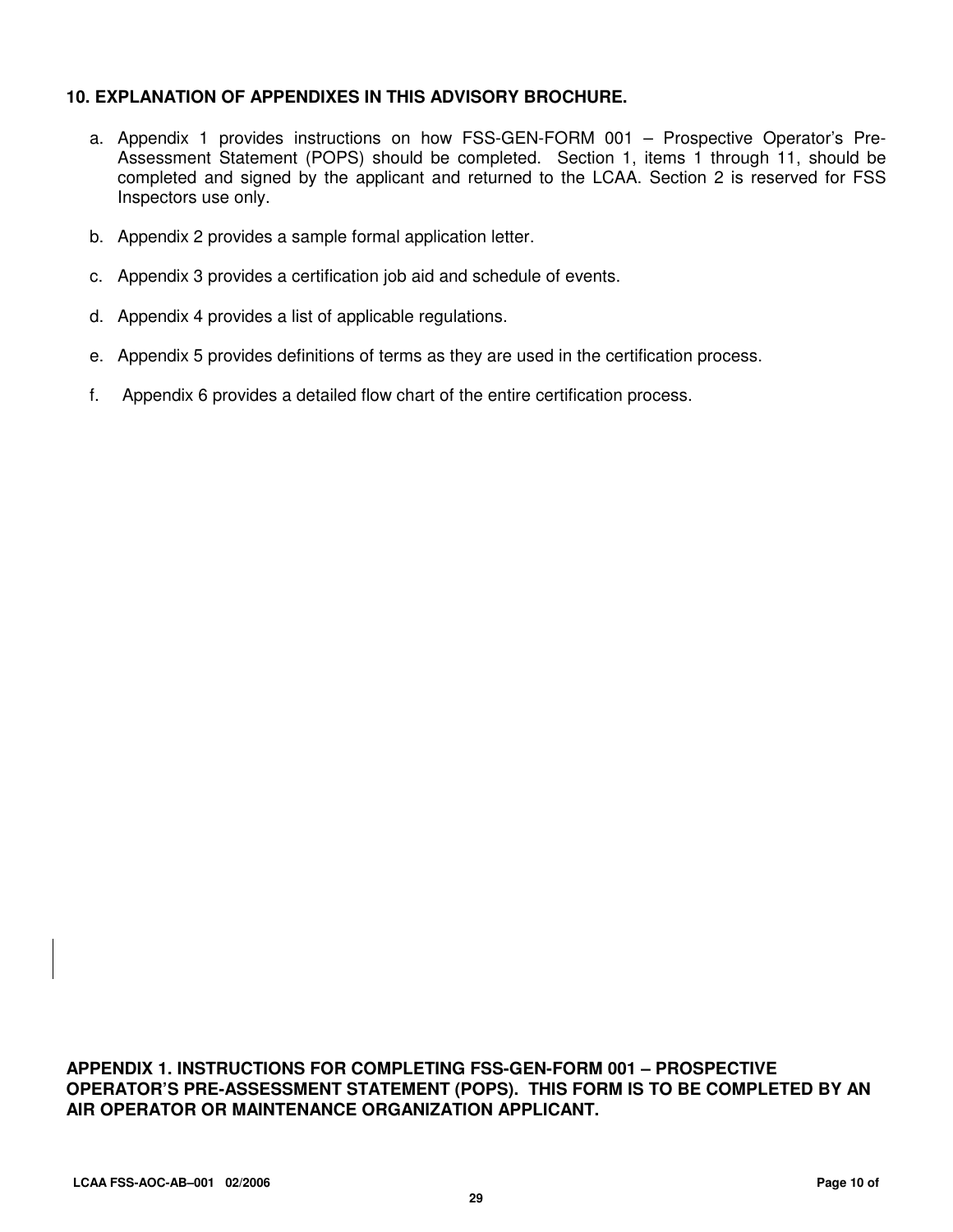**SECTION 1A.** All applicants shall complete this section.

- 1. Enter the company's official name and mailing address. Include any other business name if different from the company name).
- 2. This address shall be the physical location where primary operating activities are based. It is where the offices of management required by regulation are located. If the address is the same as item 1, enter "same." Include secondary business addresses of operation and identify the type of operation conducted.
- 3. Enter the estimated date when operations or services will begin.
- 4. This information will be used to assign a company identification number. You may indicate up to three, three-letter identifiers, such as ABC, XYZ, etc. If all choices have been assigned to other operators or maintenance organizations, a randomly selected number will be assigned.
- 5. Enter the names, titles, and contact details (telephone, fax and email) of management personnel required by LCAR.
- NOTE: Management personnel qualification requirements are specified in 10.1 of the Schedules.

**SECTION 1B.** All applicants shall complete this section.

- 6. Indicate if the air operator intends to perform maintenance as an Approved Maintenance Organization (AMO) or intends to contract out all or part of its maintenance, or perform its own maintenance using an equivalent system.
- 7. The proposed type of operation shall be indicated. Check as many boxes as apply.
- 8. The proposed type of operation shall be indicated. Check as many boxes as applicable.

**SECTION 1C.** Air Operators shall complete Blocks 9, 10.

- 9. Aircraft Data is to be provided here. Indicate number and types of aircraft by make, model, series, and number of passenger seats or cargo payload capacity. For foreign registered aircraft, provide a copy of the lease agreement.
- 10. Indicate geographic areas of intended operation and proposed route structure.

#### Appendix 1 Page 1 of 4

**SECTION 1D.** All applicants shall complete this section.

11. Show any information that would assist LCAA personnel in understanding the type and scope of operation or services to be performed by the applicant. If an air operator intends to arrange for maintenance and inspections of its aircraft and/or associated equipment identify the approved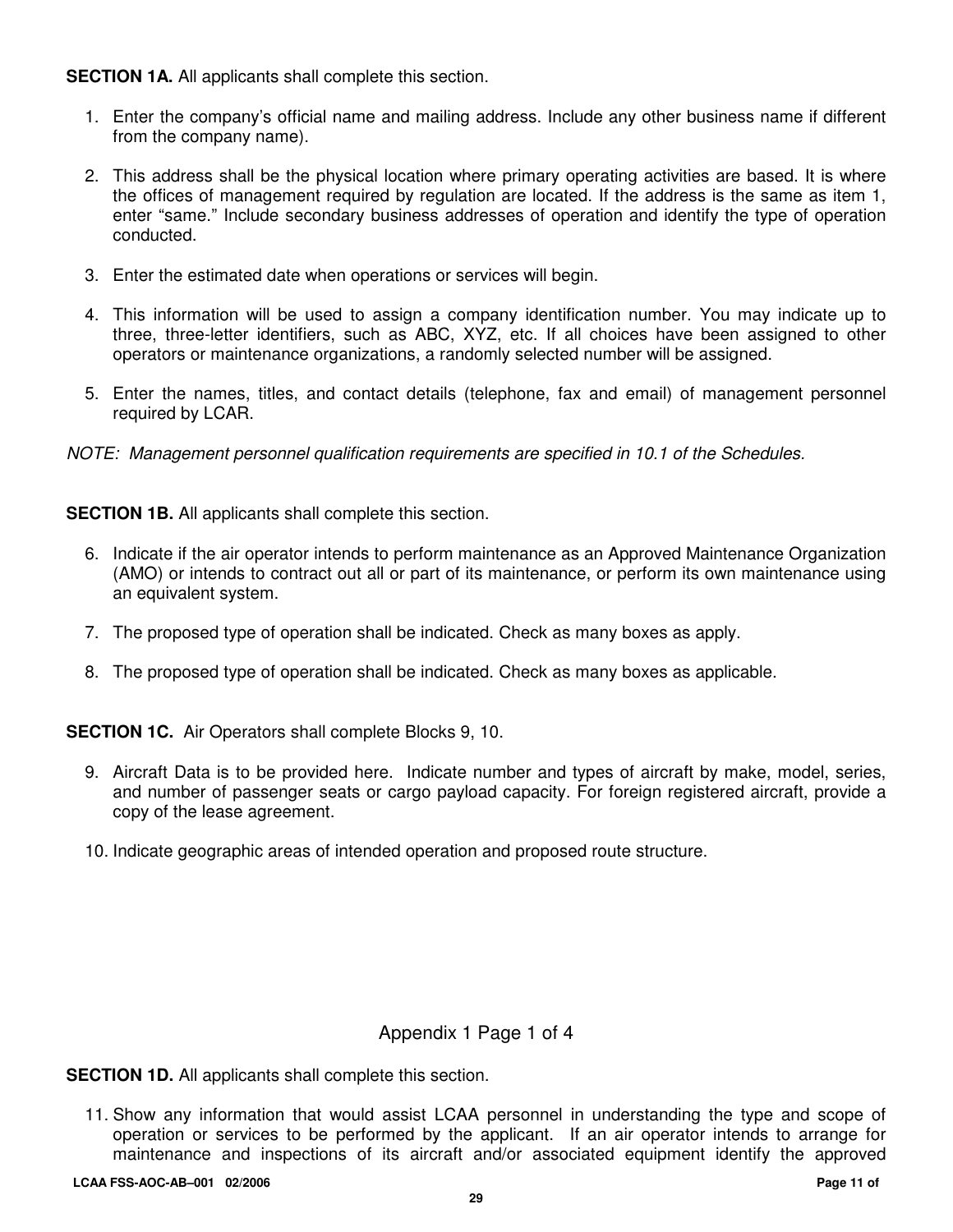maintenance organization selected and a list of the maintenance or inspections it proposes to perform. Also provide all written contracts with this form, if applicable.

12. Identify the type of aircraft and/or simulators.

For AOC's identify the type of aircraft and/or simulators intended to be used. For AMO's, identify the type of aircraft by make and model. In addition identify the type of training that the Quality Assurance staff, certifying staff and maintenance personnel will receive based on the ratings requested.

13. The Prospective Operator Pre-assessment Statement (POPS) denotes intent to seek LCAA certification as an air operator or approved maintenance organization. It must be signed as follows:

Type of Organization **Authorized Signature** Authorized Signature ------------------------- ------------------------- Individual Owner Partnership **Partnership At least one partner** Company, corporation, association, etc. At least one authorized officer

---------------------------------------------------------------------------------------------------------------------

The Accountable Manager must sign the POPS Form. If the POPS Form is signed by another individual who is not the Accountable Manager the accountable manager must submit with the POPS Form a letter addressing his/her authority to do so.

#### **SECTIONS 2D for DFSS ASIs Use Only.**

Appendix 1 Page 2 of 4

Prospective Operator's Pre-assessment Statement (POPS) **(To be completed by Air Operator or Approved Maintenance Organization)**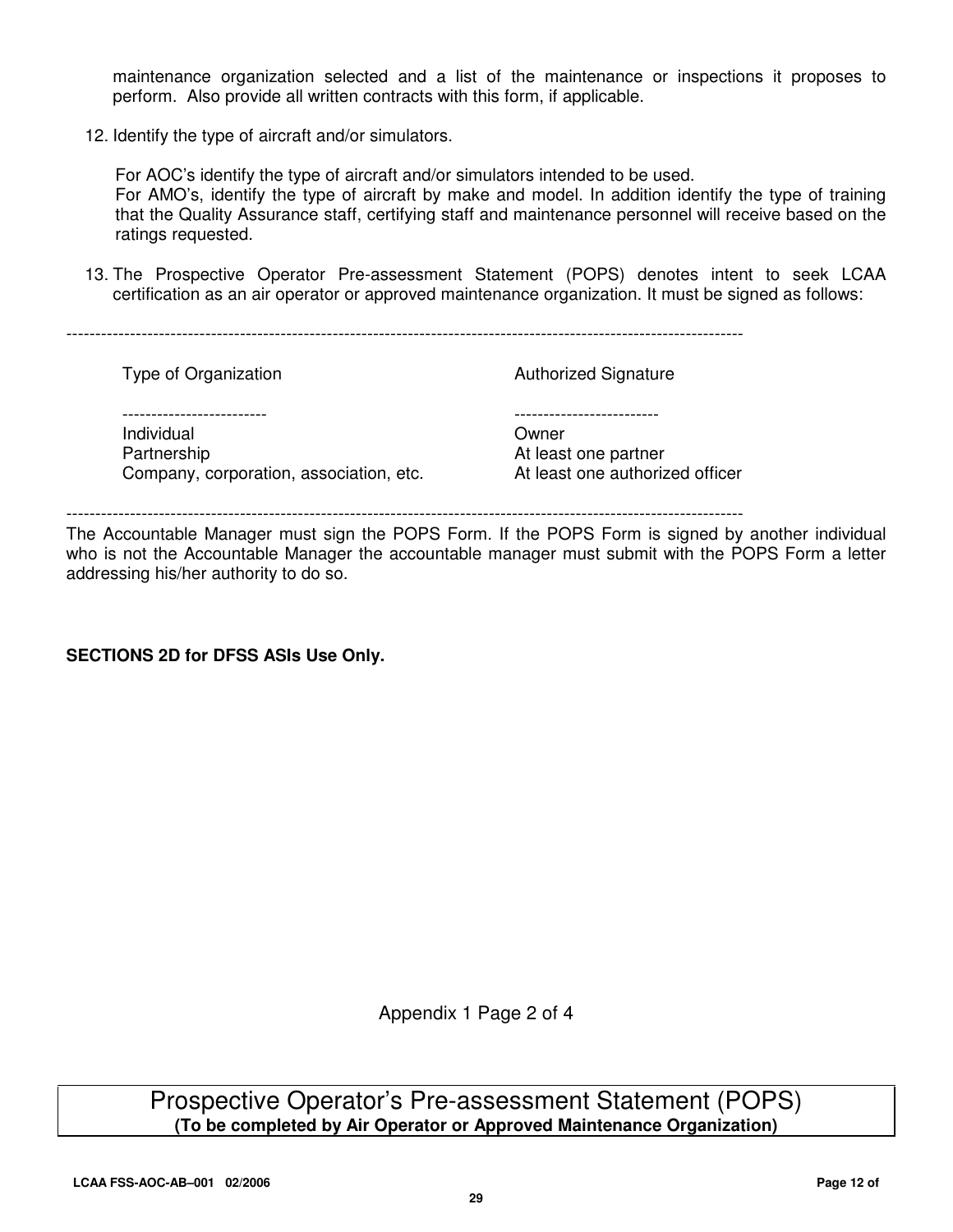| Section 1A. To be completed by all applicants                                                                                                                                                                         |          |                                                 |                                                                                                                                                                                        |
|-----------------------------------------------------------------------------------------------------------------------------------------------------------------------------------------------------------------------|----------|-------------------------------------------------|----------------------------------------------------------------------------------------------------------------------------------------------------------------------------------------|
| 1. Name and mailing address of company<br>(include<br>business name if different from company name)                                                                                                                   |          |                                                 | 2. Address of the principal (main) base<br>where operations will be conducted,<br>include address of secondary base of<br>operation; if appropriate (do not use a<br>post office box). |
| 3. Proposed Start-up Date:                                                                                                                                                                                            |          | 1.                                              | 4. Requested company identifier in order of preference<br>З.<br>2.                                                                                                                     |
| 5. Management and Key Staff Personnel                                                                                                                                                                                 |          |                                                 |                                                                                                                                                                                        |
| Name<br>(Surname then First Name/s)                                                                                                                                                                                   |          | <b>Title</b>                                    | Telephone & email if different from<br>company (Include country code)                                                                                                                  |
|                                                                                                                                                                                                                       |          |                                                 |                                                                                                                                                                                        |
| Section 1B. To be completed by Air Operator and/or Approved Maintenance Organization                                                                                                                                  |          |                                                 |                                                                                                                                                                                        |
| Air Operator intends to perform its maintenance as an AMO<br>6.<br>equipment to be performed by others<br>Air Operator intends to perform maintenance under an equivalent system<br>Approved Maintenance Organization |          |                                                 | Air Operator intends to arrange for maintenance and inspections of aircraft and associated                                                                                             |
| 7. Proposed type of operation                                                                                                                                                                                         |          | 8.<br>Rating(s)                                 | Proposed type of Approved Maintenance Organization                                                                                                                                     |
| (Check as many as applicable)<br>Air Operator Certificate - Part IX/X<br>Passengers and Cargo<br>Cargo Only<br><b>Scheduled Operations</b><br><b>Charter Flight Operations</b>                                        |          | Airframe<br>Powerplant<br>Propeller<br>Avionics | Approved Maintenance Organization Part 6<br>Computers<br>Instrument<br>Accessory<br><b>Specialized Service</b>                                                                         |
| Section 1C. Blocks 9 and 10 to be completed by Air Operator.                                                                                                                                                          |          |                                                 |                                                                                                                                                                                        |
| Aircraft Data (For foreign registered aircraft, please<br>9.<br>provide a copy of the lease agreement)<br>Numbers and types of aircraft<br>(By make, model, and series)                                               | capacity | Number of passengers<br>seats or cargo payload  | 10. Geographic areas of intended operations<br>and proposed route structure                                                                                                            |

**FSS-GEN-FORM-001** 

## Appendix 1 Page 3 of 4

## **Section 1D. To be completed by all applicants**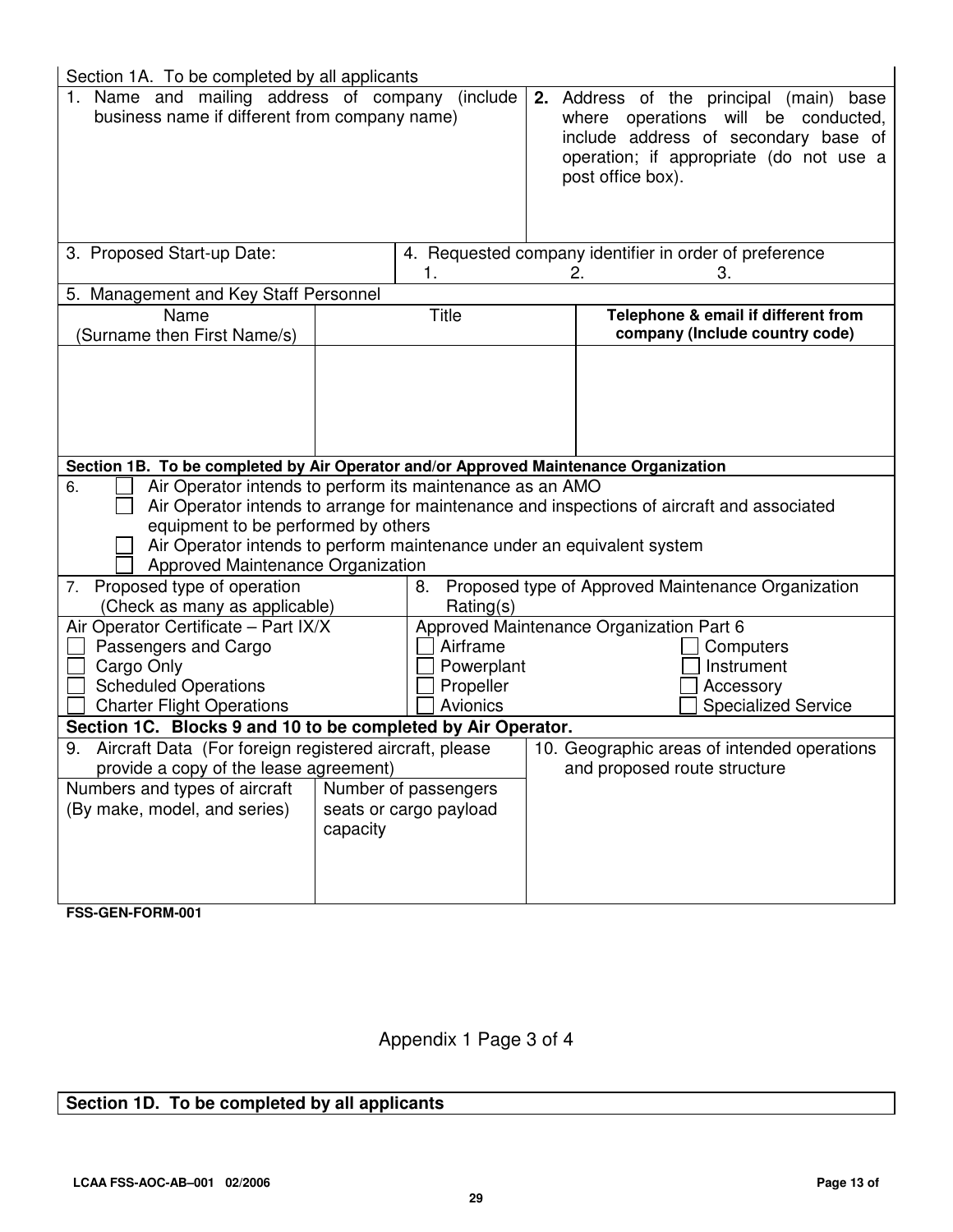|                                                   | 11. Additional information that provides a better understanding of the proposed operation or business<br>(Attach additional sheets, if necessary) |      |                                       |       |  |
|---------------------------------------------------|---------------------------------------------------------------------------------------------------------------------------------------------------|------|---------------------------------------|-------|--|
| 12. Proposed Training (Aircraft and/or Simulator) |                                                                                                                                                   |      |                                       |       |  |
|                                                   | 13. The statement and information contained on this form denotes intent to apply for a LCAA certificate.                                          |      |                                       |       |  |
| Type of Organization:                             |                                                                                                                                                   |      |                                       |       |  |
| Signature                                         | Date (day/month/year)                                                                                                                             | Name |                                       | Title |  |
| Section 2. For Official Use Only                  |                                                                                                                                                   |      |                                       |       |  |
| ASI Name & Number:                                |                                                                                                                                                   |      | Date (day/month/year):                |       |  |
| Pre-application Number:                           |                                                                                                                                                   |      | <b>Assigned Certification Number:</b> |       |  |
| Remarks:                                          |                                                                                                                                                   |      |                                       |       |  |
| FSS-GEN-FORM-001                                  |                                                                                                                                                   |      |                                       |       |  |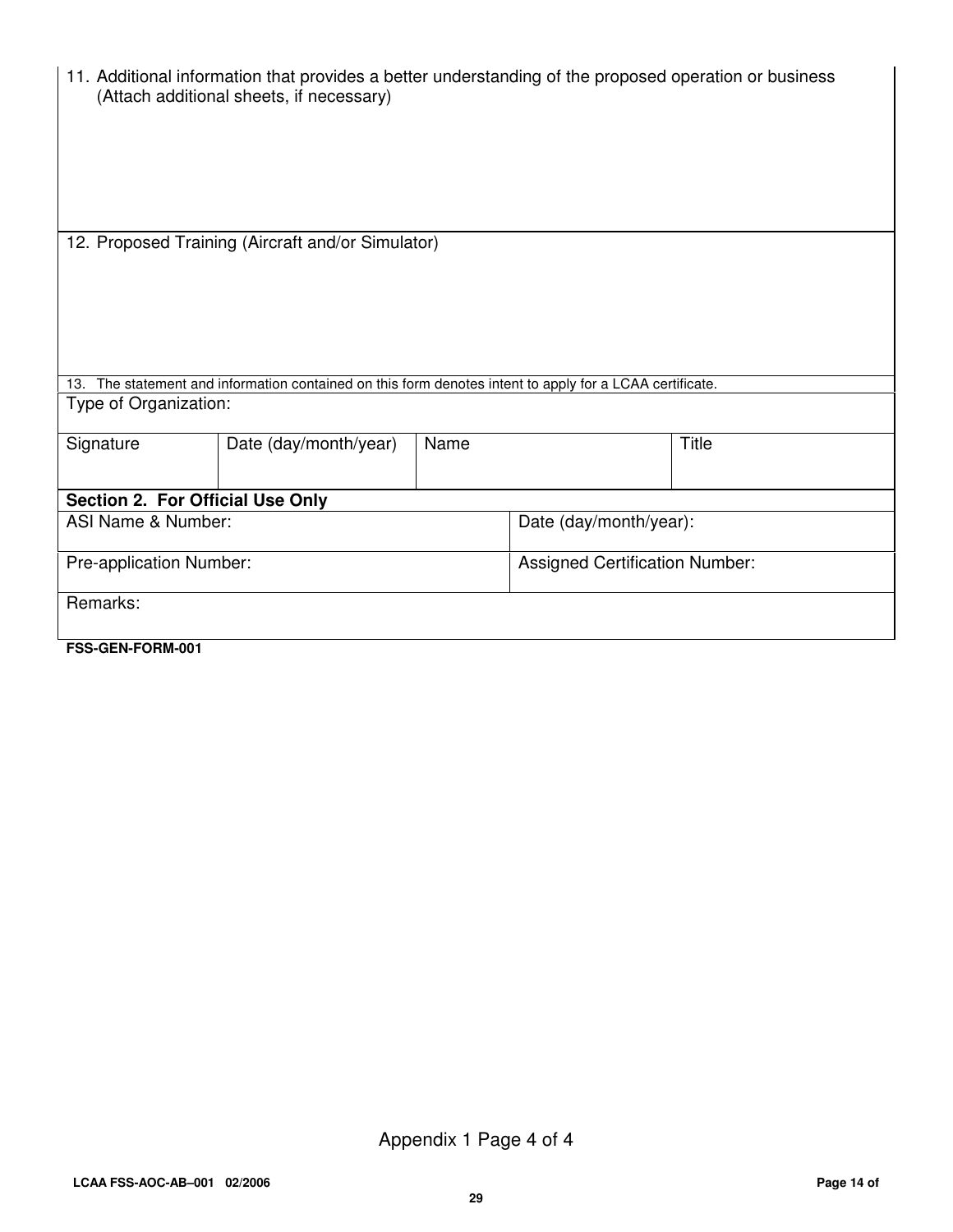#### **APPENDIX 2. SAMPLE FORMAL APPLICATION LETTER**

(Use Company Letterhead)

Director General **Executive Contract Contract Contract Contract Contract Contract Contract Contract Contract Contract Contract Contract Contract Contract Contract Contract Contract Contract Contract Contract Contract Contr** Liberia Civil Aviation Authority P.O.Box 68 Harbel Margibi County Republic of Liberia

Dear Sir,

#### **APPLICATION FOR AN AIR OPERATOR'S CERTIFICATE**

This letter serves as formal application for a Liberian Air Operator Certificate. [Name of Applicant], initially intends to certificate and operate as a [scheduled or non-scheduled passenger, freight, or mixed passenger and freight commercial air transport operation under Parts 9 and 10 of the Liberia Civil Aviation Regulations (LCARs). We intend to use [Number and Type] aeroplane(s) between [location] and [location]. We have enclosed a copy of our company's Certificate of Incorporation and Business Registration as required by LCARs.

Our company will have its principal base of operations and corporate offices located at [appropriate address]. Our maintenance base [if company intends to conduct maintenance under its AOC] will be located at [appropriate address] [if the company intends to apply under separate cover for an approved maintenance organization, so state here]. A copy of our contract with [name of maintenance organization] is enclosed. Our management personnel are as follows:

Also enclosed is the revised Schedule-of-Events and Initial Statement of Compliance which was agreed to at our-last meeting with your representatives. We have retained the services of Mr. ……………………. as our agent for service (consultant).

Sincerely,

……………………………………… Accountable Manager ( President)

Enclosures

Appendix 2 Page 1 of 1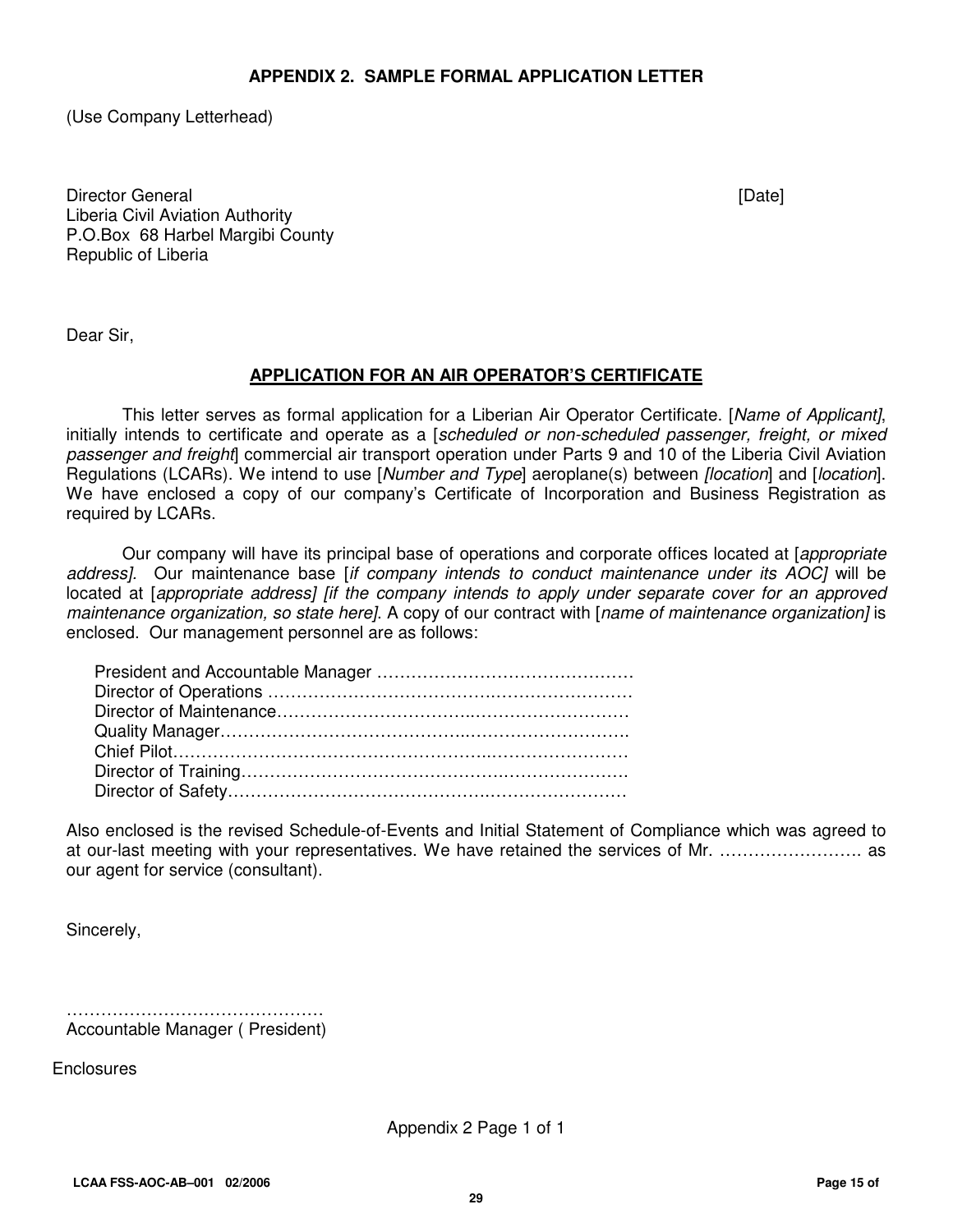#### **APPENDIX 3. JOB AIDS AIR OPERATOR CERTIFICATION JOB AID AND SCHEDULE OF EVENTS (COMMERCIAL AIR TRANSPORT OPERATORS PART IX AND X)**

| OFFICIAL NAME OF COMPANY                     |           |    |                                                                              |                                            | <b>LOCATION ADDRESS</b> |                                   |                                 |           |
|----------------------------------------------|-----------|----|------------------------------------------------------------------------------|--------------------------------------------|-------------------------|-----------------------------------|---------------------------------|-----------|
|                                              |           |    |                                                                              |                                            |                         |                                   |                                 |           |
|                                              |           |    |                                                                              |                                            |                         |                                   |                                 |           |
|                                              |           |    |                                                                              |                                            |                         |                                   |                                 |           |
| MAILING ADDRESS (if different from location) |           |    |                                                                              |                                            |                         | PRE-CERTIFICATION NUMBER:         |                                 |           |
|                                              |           |    |                                                                              |                                            | Proposed<br>Date        | Date<br>Received/<br>Accomplished | Date<br>Returned for<br>Changes | Reference |
| <b>LCAA</b><br><b>REFERENCE</b>              | OPS Insp. |    | AIR Insp.                                                                    | AVI Insp.                                  |                         |                                   |                                 |           |
|                                              |           |    | <b>I. PRE-APPLICATION PHASE</b>                                              |                                            |                         |                                   |                                 |           |
|                                              | 1.        |    | A. Initial Orientation: Inspector:<br><b>Certification Advisory Brochure</b> |                                            |                         |                                   |                                 |           |
|                                              |           |    | provided to applicant.                                                       |                                            |                         |                                   |                                 |           |
|                                              |           |    |                                                                              | 2. Prospective Operator's Pre-assessment   |                         |                                   |                                 |           |
|                                              |           |    | Statement (POPS)<br>a. Forwarded to FSS                                      |                                            |                         |                                   |                                 |           |
|                                              |           |    |                                                                              | B. Certification Team Designated (at least |                         |                                   |                                 |           |
|                                              |           |    | one avionics inspector)                                                      | one operations, one maintenance, and       |                         |                                   |                                 |           |
|                                              |           |    |                                                                              |                                            |                         |                                   |                                 |           |
|                                              |           |    | Name                                                                         | Speciality                                 |                         |                                   |                                 |           |
|                                              | PM        |    |                                                                              |                                            |                         |                                   |                                 |           |
|                                              |           |    |                                                                              |                                            |                         |                                   |                                 |           |
|                                              |           |    |                                                                              |                                            |                         |                                   |                                 |           |
|                                              |           |    |                                                                              |                                            |                         |                                   |                                 |           |
|                                              |           |    |                                                                              |                                            |                         |                                   |                                 |           |
|                                              |           |    |                                                                              |                                            |                         |                                   |                                 |           |
|                                              |           |    |                                                                              |                                            |                         |                                   |                                 |           |
|                                              |           |    |                                                                              |                                            |                         |                                   |                                 |           |
|                                              |           |    | C. Conduct Pre-application Meeting                                           |                                            |                         |                                   |                                 |           |
|                                              |           |    | 1. Verify POPS Information                                                   | 2. Overview of Certification Process       |                         |                                   |                                 |           |
|                                              |           |    | 3. Provide Certification Package                                             |                                            |                         |                                   |                                 |           |
|                                              |           |    | Containing:                                                                  |                                            |                         |                                   |                                 |           |
|                                              |           | a. | <b>Certification Job Aid</b><br>b. Schedule of events                        |                                            |                         |                                   |                                 |           |
|                                              |           | C. |                                                                              | <b>Specific Operating Provisions</b>       |                         |                                   |                                 |           |
|                                              |           |    |                                                                              | d. Other Applicable Publications           |                         |                                   |                                 |           |
|                                              |           |    | and Documents                                                                |                                            |                         |                                   |                                 |           |
|                                              |           |    | 4. Explain Formal Application<br>Submissions                                 |                                            |                         |                                   |                                 |           |
| Remarks:                                     |           |    |                                                                              |                                            |                         |                                   |                                 |           |
|                                              |           |    |                                                                              |                                            |                         |                                   |                                 |           |
|                                              |           |    |                                                                              |                                            |                         |                                   |                                 |           |
|                                              |           |    |                                                                              |                                            |                         |                                   |                                 |           |
| FSS-GEN-FORM-004                             |           |    |                                                                              |                                            |                         |                                   |                                 |           |

Appendix 3 Page 1 of 8

#### **AIR OPERATOR CERTIFICATION JOB AID AND SCHEDULE OF EVENTS**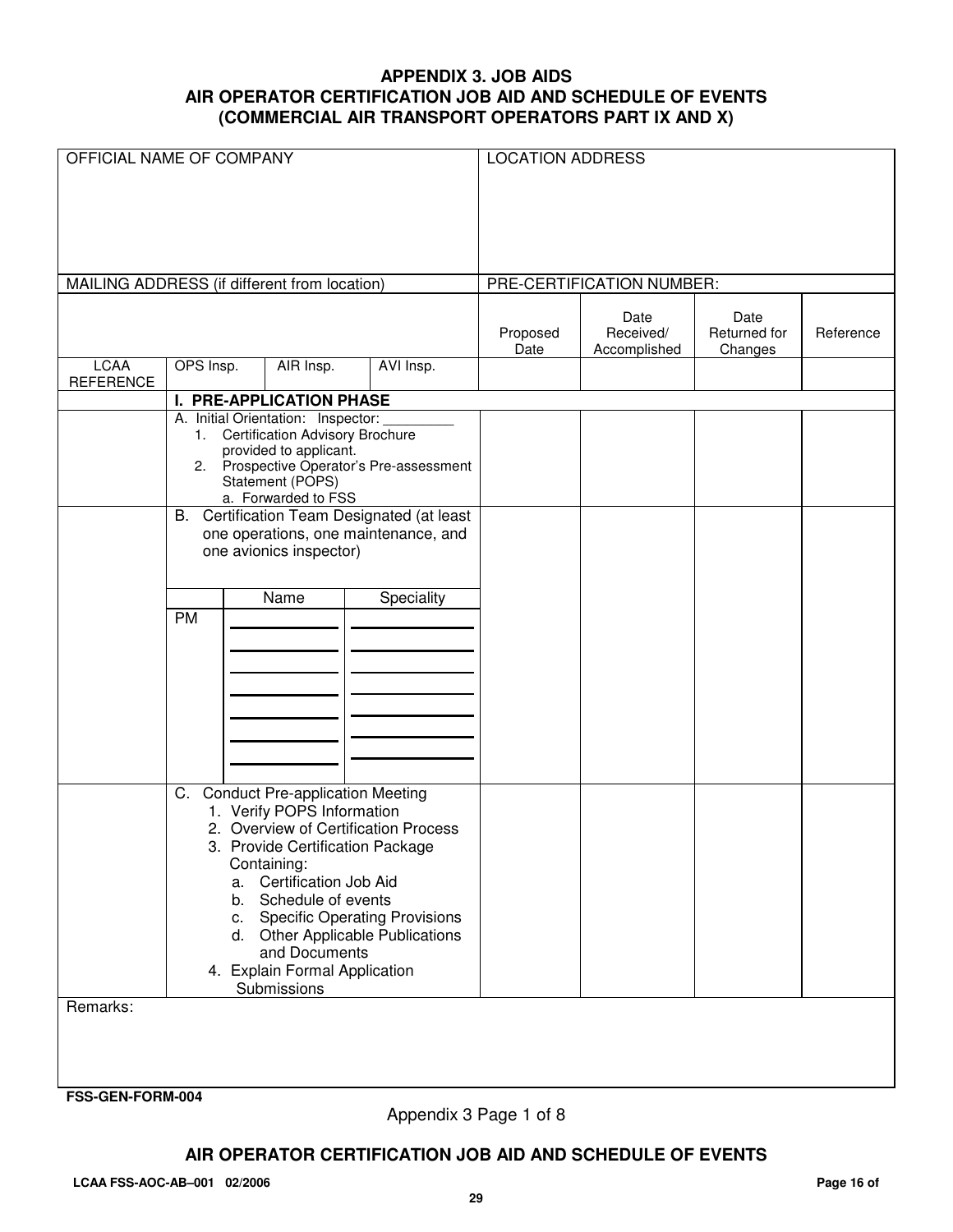#### **(COMMERCIAL AIR TRANSPORT OPERATORS PART IX AND X)**

| <b>LCAA</b><br><b>REFERENCE</b>     | <b>II. FORMAL APPLICATION PHASE</b>                                                                                                                                                                                                   | Proposed<br>Date | Date<br>Received/<br>Accomplished | Date Returned<br>for Changes | Reference |
|-------------------------------------|---------------------------------------------------------------------------------------------------------------------------------------------------------------------------------------------------------------------------------------|------------------|-----------------------------------|------------------------------|-----------|
|                                     | A. Review Applicant's Submission                                                                                                                                                                                                      |                  |                                   |                              |           |
|                                     | 1. Formal Application Letter/Form                                                                                                                                                                                                     |                  |                                   |                              |           |
|                                     | a. Full and Official name (Legal)                                                                                                                                                                                                     |                  |                                   |                              |           |
|                                     | b. Mailing Address                                                                                                                                                                                                                    |                  |                                   |                              |           |
|                                     | c. Primary Operating Location (Principal<br>Operations/ Maintenance Base)                                                                                                                                                             |                  |                                   |                              |           |
|                                     | d. Name and address of applicants agent<br>for service                                                                                                                                                                                |                  |                                   |                              |           |
|                                     | e. Key Management Personnel Names                                                                                                                                                                                                     |                  |                                   |                              |           |
|                                     | 2. Formal Application Attachments                                                                                                                                                                                                     |                  |                                   |                              |           |
|                                     | a. Schedule of events                                                                                                                                                                                                                 |                  |                                   |                              |           |
|                                     | b. Initial compliance statement                                                                                                                                                                                                       |                  |                                   |                              |           |
|                                     | c. Company general manuals                                                                                                                                                                                                            |                  |                                   |                              |           |
|                                     | i. Operations Manual.                                                                                                                                                                                                                 |                  |                                   |                              |           |
|                                     | ii. Maintenance Control Manual                                                                                                                                                                                                        |                  |                                   |                              |           |
|                                     | iii Aircraft Maintenance Program                                                                                                                                                                                                      |                  |                                   |                              |           |
|                                     | d. Initial new hire training curricula<br>(Crewmembers & Flt/Ops/Officers)<br>Company Procedures Indoctrination<br><b>Emergency Equip Drills Training</b><br>Initial Flight and Ground Training                                       |                  |                                   |                              |           |
|                                     | e. Management and Key Staff<br>qualifications/resumes                                                                                                                                                                                 |                  |                                   |                              |           |
|                                     | f. Documents of purchase/                                                                                                                                                                                                             |                  |                                   |                              |           |
|                                     | contract(s)/lease(s)/letters of intent                                                                                                                                                                                                |                  |                                   |                              |           |
|                                     |                                                                                                                                                                                                                                       |                  |                                   |                              |           |
|                                     | B. Evaluation of CAA Resources Based on<br>Schedule of Events                                                                                                                                                                         |                  |                                   |                              |           |
| <b>REMARKS:</b>                     |                                                                                                                                                                                                                                       |                  |                                   |                              |           |
|                                     | C. Formal Application Meeting<br>1. Schedule of events Date:<br>Time<br>2. Discuss each Submission<br>3. Resolve Discrepancies/Open Items<br>4. Review Certification Process<br>5. Review Impact if Schedule of Events<br>are not met |                  |                                   |                              |           |
|                                     | D. Issue Letter Accepting/Rejecting<br>Application                                                                                                                                                                                    |                  |                                   |                              |           |
| <b>REMARKS:</b><br>FSS-GEN-FORM-004 |                                                                                                                                                                                                                                       |                  |                                   |                              |           |

Appendix 3 Page 2 of 8

#### **AIR OPERATOR CERTIFICATION JOB AID AND SCHEDULE OF EVENTS**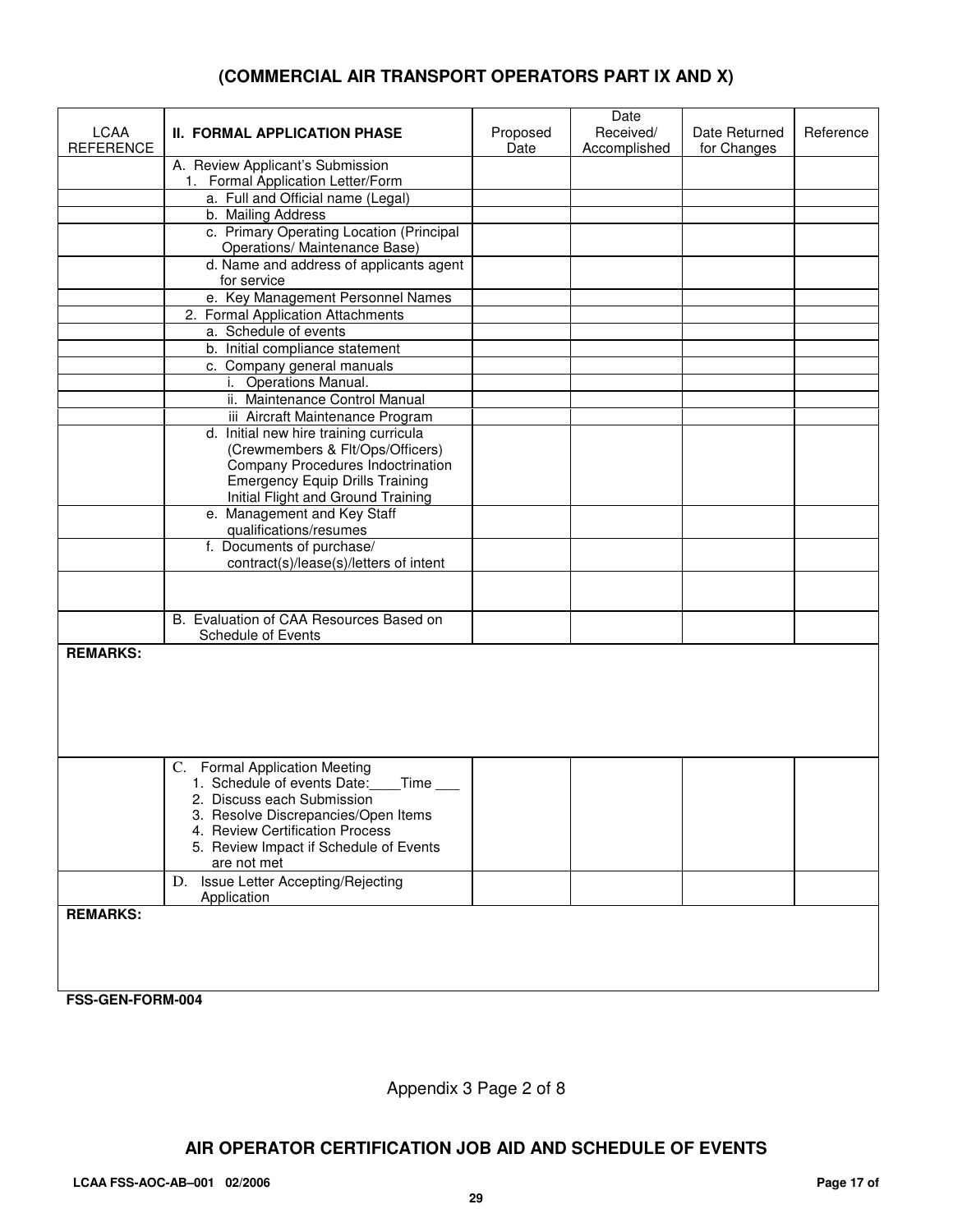#### **(COMMERCIAL AIR TRANSPORT OPERATORS PART IX AND X)**

| <b>LCAA</b><br><b>REFERENCE</b> | III. DOCUMENT EVALUATION PHASE                                            | Proposed<br>Date | Date<br>Received/<br>Accomplished | Date Returned<br>for Changes | Reference |
|---------------------------------|---------------------------------------------------------------------------|------------------|-----------------------------------|------------------------------|-----------|
| <b>REMARKS:</b>                 |                                                                           |                  |                                   |                              |           |
|                                 |                                                                           |                  |                                   |                              |           |
|                                 | A. Evaluate Applicable Training Programs<br>1. Training Curricula         |                  |                                   |                              |           |
|                                 | a. Company Procedures<br>Indoctrination                                   |                  |                                   |                              |           |
|                                 | b. Emergency Equipment Drills<br>Training                                 |                  |                                   |                              |           |
|                                 | c. Ground Training<br>(Handling/Servicing/De-icing)<br>d. Flight Training |                  |                                   |                              |           |
|                                 | e. Recurrent Training                                                     |                  |                                   |                              |           |
|                                 | f. Transition/Upgrade Training                                            |                  |                                   |                              |           |
|                                 | g. Differences Training                                                   |                  |                                   |                              |           |
|                                 | h. Security                                                               |                  |                                   |                              |           |
|                                 | i. Dangerous Goods                                                        |                  |                                   |                              |           |
|                                 | j. Check Airmen/Flight Instructor                                         |                  |                                   |                              |           |
|                                 | k. Crew Resource Management                                               |                  |                                   |                              |           |
|                                 |                                                                           |                  |                                   |                              |           |
| <b>REMARKS:</b>                 | 2. Flt/Ops/Officer Training                                               |                  |                                   |                              |           |
|                                 |                                                                           |                  |                                   |                              |           |
|                                 |                                                                           |                  |                                   |                              |           |
|                                 | B. Evaluate Management Qualifications                                     |                  |                                   |                              |           |
|                                 | 1. Accountable Manager                                                    |                  |                                   |                              |           |
|                                 | 2. Director of Operations<br>3. Individual Responsible for                |                  |                                   |                              |           |
|                                 | Maintenance                                                               |                  |                                   |                              |           |
|                                 | 4. Quality Manager/s                                                      |                  |                                   |                              |           |
|                                 | a. Quality Manager for Operations (if<br>applicable)                      |                  |                                   |                              |           |
|                                 | b. Quality Manager for Maintenance (if<br>applicable)                     |                  |                                   |                              |           |
|                                 | 5. Chief Pilot                                                            |                  |                                   |                              |           |
|                                 | 6. Director of Safety                                                     |                  |                                   |                              |           |
|                                 | 8. Request for Deviation Letter<br>(If Applicable)                        |                  |                                   |                              |           |
|                                 | 9. Other                                                                  |                  |                                   |                              |           |
| <b>REMARKS:</b>                 |                                                                           |                  |                                   |                              |           |
|                                 |                                                                           |                  |                                   |                              |           |
|                                 |                                                                           |                  |                                   |                              |           |
|                                 |                                                                           |                  |                                   |                              |           |
|                                 |                                                                           |                  |                                   |                              |           |
| FSS-GEN-FORM-004                |                                                                           |                  |                                   |                              |           |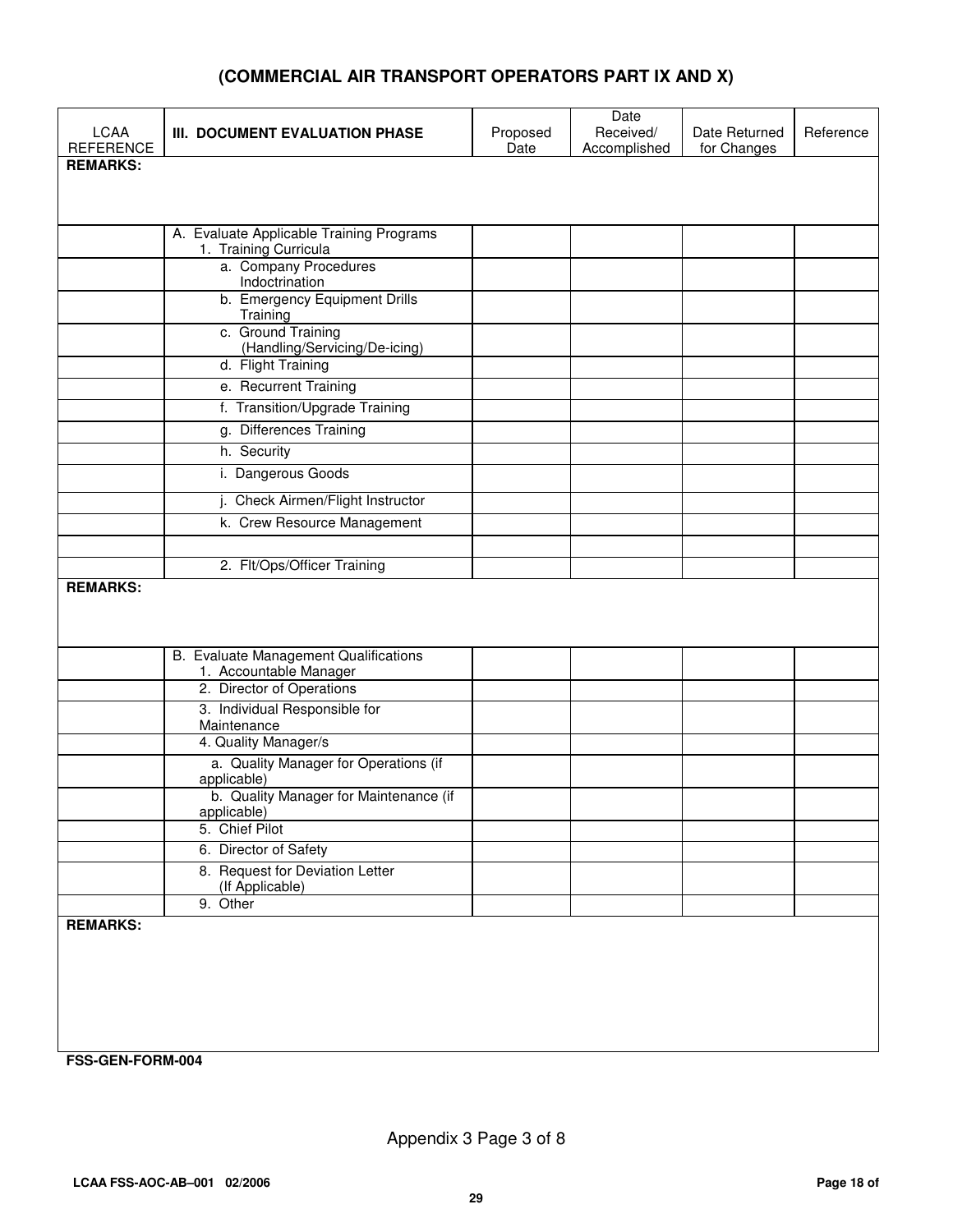#### **AIR OPERATOR CERTIFICATION JOB AID AND SCHEDULE OF EVENTS (COMMERCIAL AIR TRANSPORT OPERATORS PART IX AND X)**

|                  |                                                |          | Date         |               |           |
|------------------|------------------------------------------------|----------|--------------|---------------|-----------|
| <b>LCAA</b>      | III. DOCUMENT EVALUATION PHASE                 | Proposed | Received/    | Date Returned | Reference |
| <b>REFERENCE</b> | (CONTINUED)                                    | Date     | Accomplished | for Changes   |           |
|                  | C. Evaluate Operator's Manual System           |          |              |               |           |
|                  | 1. Completed Operations Manual                 |          |              |               |           |
|                  | a. Emergency exit plan                         |          |              |               |           |
|                  | b. Carry-on Baggage plan                       |          |              |               |           |
|                  | 2. Completed Maintenance Control<br>Manual     |          |              |               |           |
|                  | 3. CAA Approved Aeroplane Flight               |          |              |               |           |
|                  | Manual                                         |          |              |               |           |
|                  | 4. Aircraft Checklists                         |          |              |               |           |
|                  | a. Normal                                      |          |              |               |           |
|                  | b. Abnormal                                    |          |              |               |           |
|                  | c. Emergency                                   |          |              |               |           |
|                  | 5. Cabin Attendant Manual                      |          |              |               |           |
|                  | 6. Flight Supervision and                      |          |              |               |           |
|                  | Monitoring/Flight Following                    |          |              |               |           |
|                  | 7. Station/Facility Operations                 |          |              |               |           |
|                  | 8. Company Emergency Manual                    |          |              |               |           |
|                  | 9. Aerodrome Data & En Route Manual            |          |              |               |           |
|                  | (Charts and Plates)                            |          |              |               |           |
|                  | 10. Aerodrome/Runway Analysis<br>(Performance) |          |              |               |           |
|                  | 11. Minimum Equipment List                     |          |              |               |           |
|                  | a. (MEL Management Program)                    |          |              |               |           |
|                  | 12. Configuration Deviation List               |          |              |               |           |
|                  | 13. Maintenance Technical Manuals:             |          |              |               |           |
|                  | 14. Fuelling/Refuelling/Defuelling             |          |              |               |           |
|                  | 15. Ground Servicing Manual                    |          |              |               |           |
|                  | 16. Mass and Balance Control Program           |          |              |               |           |
|                  | 17. Dangerous Goods                            |          |              |               |           |
|                  | 18. Security                                   |          |              |               |           |
|                  | 19. Reliability Program                        |          |              |               |           |
|                  | 20. Completed Continuous Airworthiness         |          |              |               |           |
|                  | Maintenance Program                            |          |              |               |           |
|                  | 21. Emergency Plan/Notification                |          |              |               |           |
|                  | 22. Passenger Briefing Cards                   |          |              |               |           |
|                  |                                                |          |              |               |           |
| $D = mc + d$     |                                                |          |              |               |           |

**Remarks:** 

**FSS-GEN-FORM-004**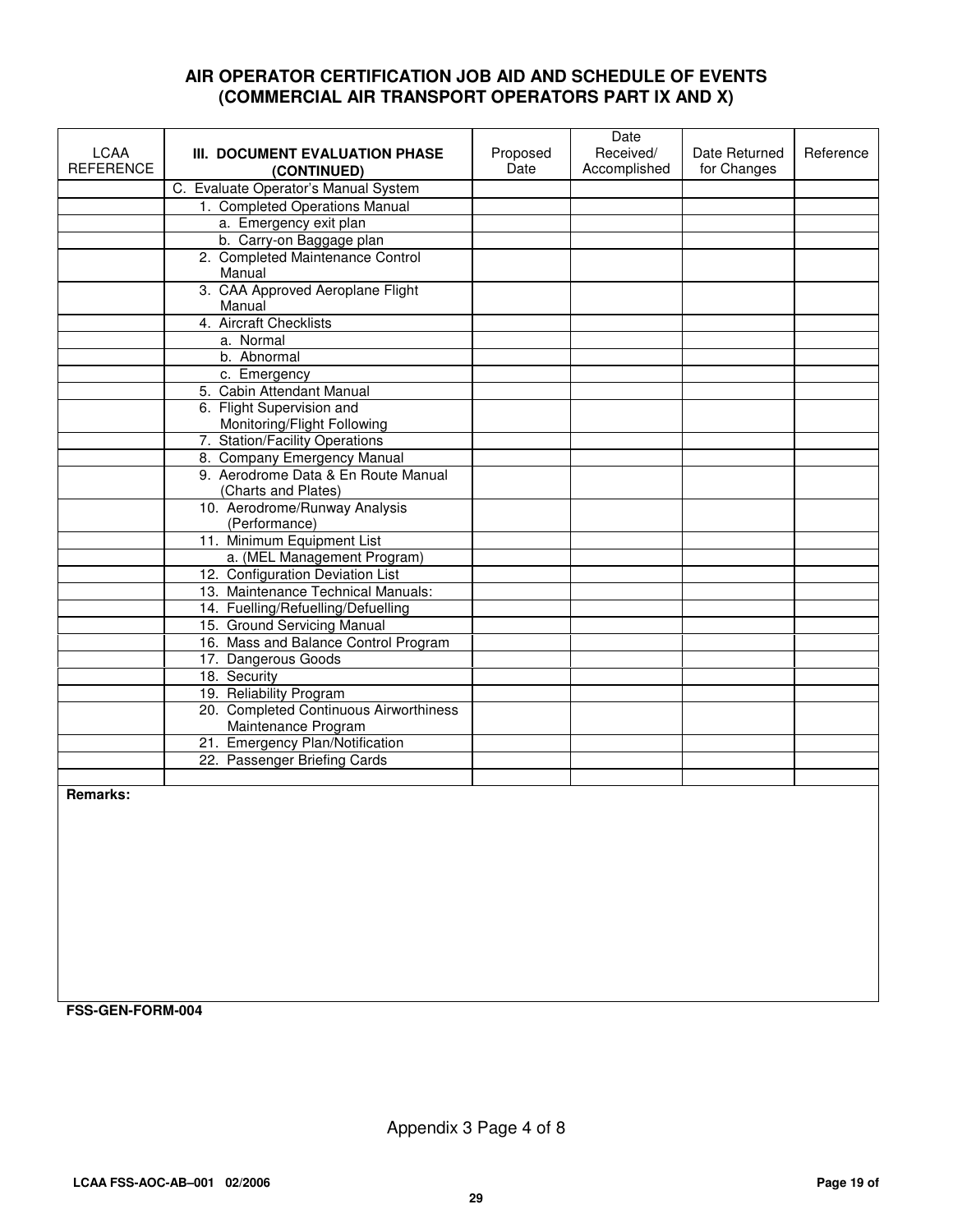#### **AIR OPERATOR CERTIFICATION JOB AID AND SCHEDULE OF EVENTS (COMMERCIAL AIR TRANSPORT OPERATORS PART IX AND X)**

| LCAA<br><b>REFERENCE</b> | III. DOCUMENT EVALUATION PHASE<br>(CONTINUED) | Proposed<br>Date | Date<br>Received/<br>Accomplished | Date Returned<br>for Changes | Reference |
|--------------------------|-----------------------------------------------|------------------|-----------------------------------|------------------------------|-----------|
|                          | D. Other Evaluations                          |                  |                                   |                              |           |
|                          | 1. Aircraft Lease                             |                  |                                   |                              |           |
|                          | 2. Maintenance Contracts/Agreements           |                  |                                   |                              |           |
|                          | 3. Servicing Contracts/Agreements             |                  |                                   |                              |           |
|                          | 4. Exemption/Deviation                        |                  |                                   |                              |           |
|                          | Requests/Justification                        |                  |                                   |                              |           |
|                          | 5. Plan for Emergency Evacuation              |                  |                                   |                              |           |
|                          | Demonstration                                 |                  |                                   |                              |           |
|                          | Plan for Demonstration Flight<br>6.           |                  |                                   |                              |           |
|                          | 8. Final Compliance Statement                 |                  |                                   |                              |           |
|                          | Initiate Specific Operating Provisions<br>9.  |                  |                                   |                              |           |
|                          | preparation                                   |                  |                                   |                              |           |
|                          | 10. Training Contracts                        |                  |                                   |                              |           |
|                          |                                               |                  |                                   |                              |           |
|                          | 12. Exit Row Seating                          |                  |                                   |                              |           |
|                          |                                               |                  |                                   |                              |           |
|                          |                                               |                  |                                   |                              |           |
|                          |                                               |                  |                                   |                              |           |

**Remarks:** 

**FSS-GEN-FORM-004** 

Appendix 3 Page 5 of 8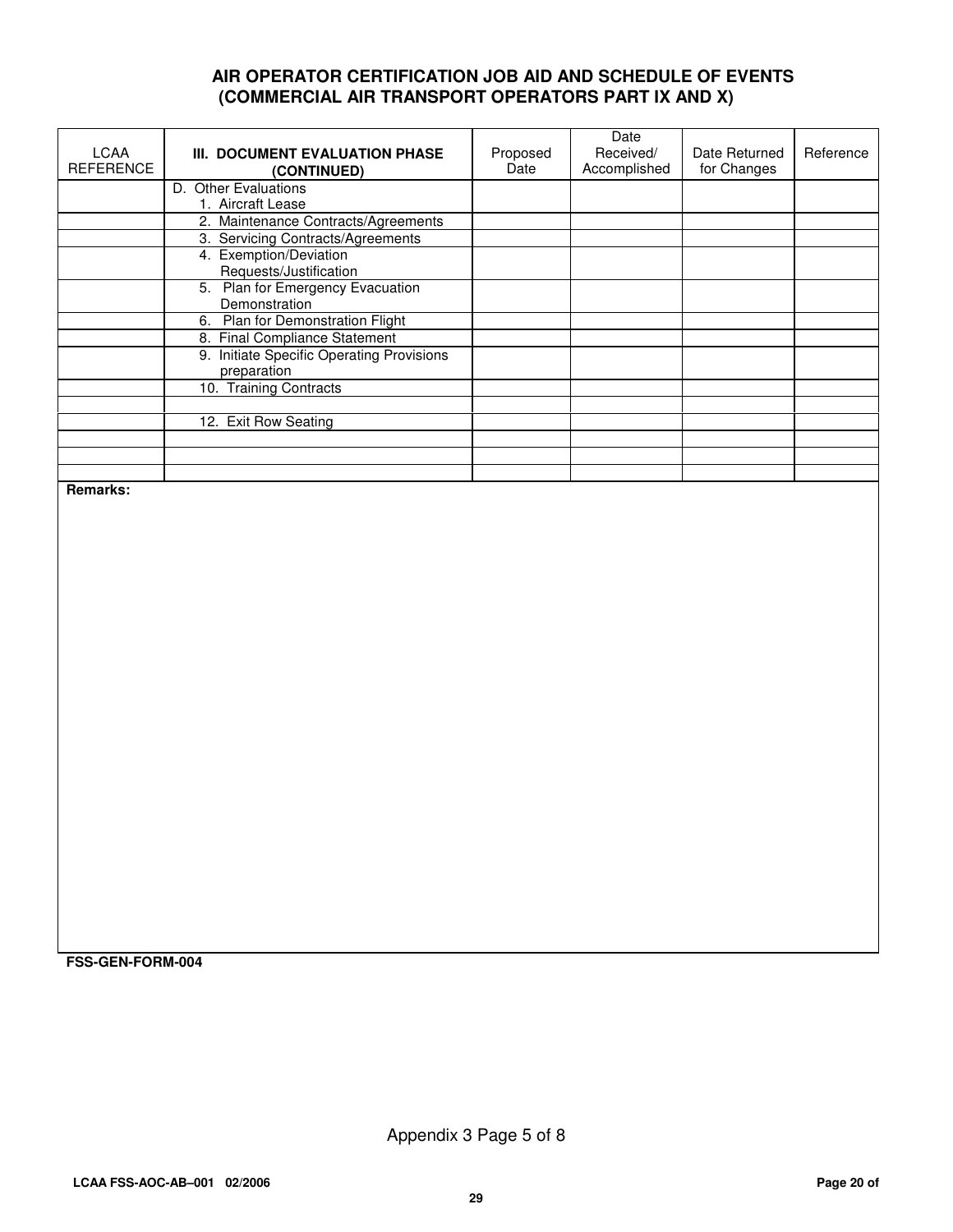#### **AIR OPERATOR CERTIFICATION JOB AID AND SCHEDULE OF EVENTS (COMMERCIAL AIR TRANSPORT OPERATORS PART IX AND X)**

| <b>LCAA</b>      | <b>IV. DEMONSTRATION &amp; INSPECTION</b>    | Proposed | Date<br>Received/ | Date Returned | Reference |
|------------------|----------------------------------------------|----------|-------------------|---------------|-----------|
| <b>REFERENCE</b> | <b>PHASE</b>                                 | Date     | Accomplished      | for Changes   |           |
|                  | A. Evaluate Operator Conducting Training     |          |                   |               |           |
|                  | 1. Training Facilities                       |          |                   |               |           |
|                  | 2. Training Schedules:                       |          |                   |               |           |
|                  | 3. Flight Crewmember Training<br>Evaluation  |          |                   |               |           |
|                  | a. Company Procedures Indoctrination         |          |                   |               |           |
|                  | b. Emergency Equip. Drills Training          |          |                   |               |           |
|                  | c. Ground Training                           |          |                   |               |           |
|                  | d. Flight Training                           |          |                   |               |           |
|                  | e. Differences Training                      |          |                   |               |           |
|                  | 4. Check Airmen/Instructor                   |          |                   |               |           |
|                  | 5. Cabin Crew                                |          |                   |               |           |
|                  | a. Company Procedures Indoctrination         |          |                   |               |           |
|                  | b. Emergency Equip. Drills Training          |          |                   |               |           |
|                  | c. Ground Training                           |          |                   |               |           |
|                  | 6. Crew Resource Management                  |          |                   |               |           |
|                  | 7. Flight Supervision and                    |          |                   |               |           |
|                  | Monitoring/Flight Following                  |          |                   |               |           |
|                  | 8. Dangerous Goods Training                  |          |                   |               |           |
|                  | a. Crewmembers                               |          |                   |               |           |
|                  | b. Ground personnel                          |          |                   |               |           |
|                  | 9. Security Training                         |          |                   |               |           |
|                  | 10. Maintenance Training                     |          |                   |               |           |
|                  | a. Individual Responsible for<br>Maintenance |          |                   |               |           |
|                  | b. Quality Manager                           |          |                   |               |           |
|                  | c. Quality system Personnel                  |          |                   |               |           |
|                  |                                              |          |                   |               |           |
|                  |                                              |          |                   |               |           |
|                  |                                              |          |                   |               |           |
|                  |                                              |          |                   |               |           |

**Remarks:** 

**FSS-GEN-FORM-004** 

Appendix 3 Page 6 of 8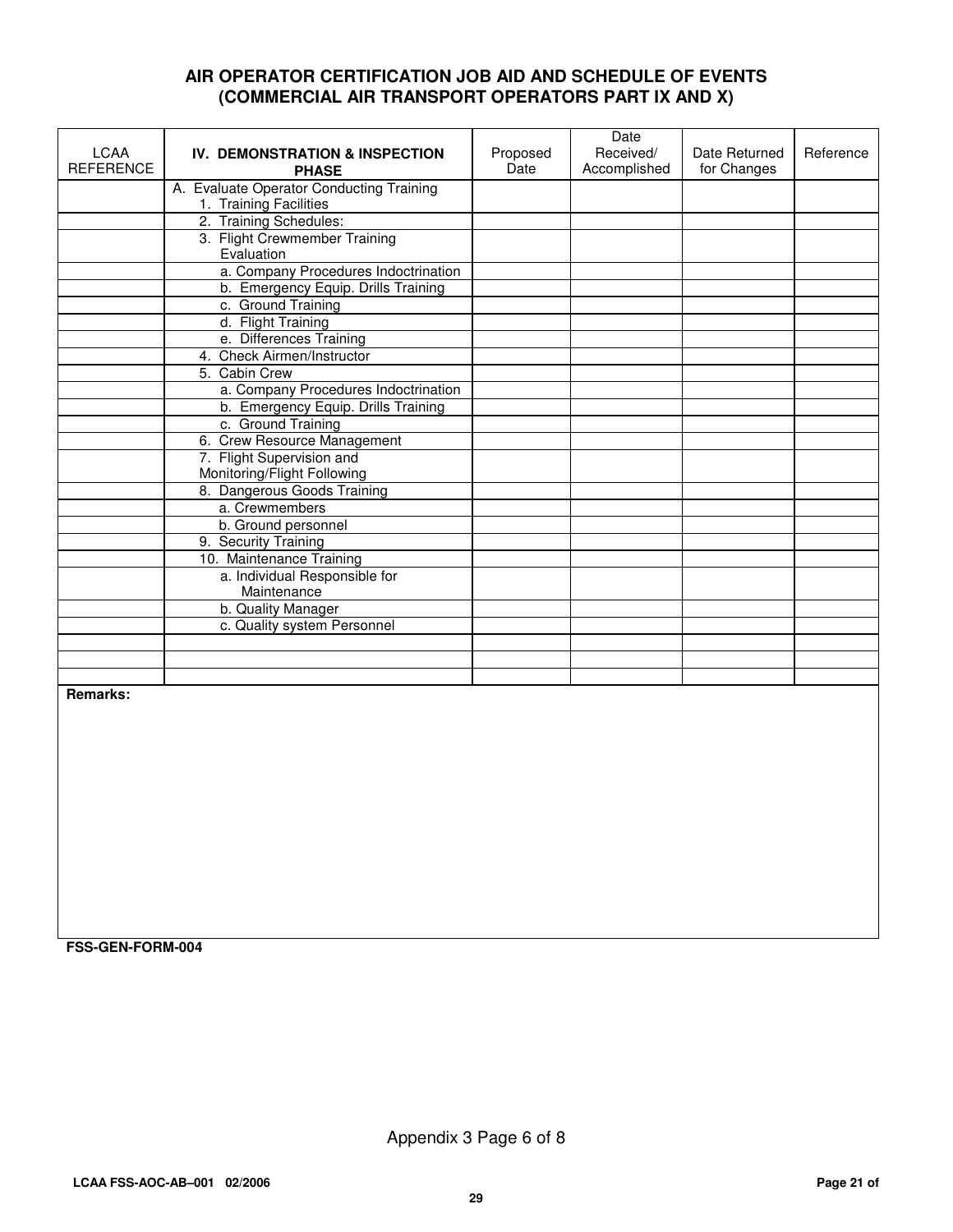#### **AIR OPERATOR CERTIFICATION JOB AID AND SCHEDULE OF EVENTS (COMMERCIAL AIR TRANSPORT OPERATORS PART IX AND X)**

|                                 |                                                            |                  | Date                      |                              |           |
|---------------------------------|------------------------------------------------------------|------------------|---------------------------|------------------------------|-----------|
| <b>LCAA</b><br><b>REFERENCE</b> | IV. DEMONSTRATION & INSPECTION<br><b>PHASE (CONTINUED)</b> | Proposed<br>Date | Received/<br>Accomplished | Date Returned<br>for Changes | Reference |
|                                 | <b>B.</b> Testing/Certification                            |                  |                           |                              |           |
|                                 | 1. Pilots                                                  |                  |                           |                              |           |
|                                 | 2. Flight Engineers                                        |                  |                           |                              |           |
|                                 | 3. Flt/Ops/Officers                                        |                  |                           |                              |           |
|                                 | 4. Cabin Attendants                                        |                  |                           |                              |           |
|                                 |                                                            |                  |                           |                              |           |
|                                 | C. Aircraft Conformity Inspection                          |                  |                           |                              |           |
|                                 | D. Main Operations Base                                    |                  |                           |                              |           |
|                                 | E. Main Maintenance Base                                   |                  |                           |                              |           |
|                                 | F. Station/Facilities (Operations)                         |                  |                           |                              |           |
|                                 | G. Station/Facilities (Maintenance)                        |                  |                           |                              |           |
|                                 | H. Flight Supervision and Monitoring/Flight<br>Following   |                  |                           |                              |           |
|                                 | I. Record keeping Locations                                |                  |                           |                              |           |
|                                 | 1. Crewmember                                              |                  |                           |                              |           |
|                                 | a. Training                                                |                  |                           |                              |           |
|                                 | b. Flight & rest Times                                     |                  |                           |                              |           |
|                                 | c. Qualification                                           |                  |                           |                              |           |
|                                 | 2. Maintenance                                             |                  |                           |                              |           |
|                                 | a. Aircraft Records                                        |                  |                           |                              |           |
|                                 | b. Maintenance Personnel Training                          |                  |                           |                              |           |
|                                 | i Individual Responsible for<br>Maintenance                |                  |                           |                              |           |
|                                 | ii Quality Manager and staff                               |                  |                           |                              |           |
|                                 | iii Contract Employees                                     |                  |                           |                              |           |
|                                 | J. Flight/Trip Records                                     |                  |                           |                              |           |
|                                 | K. Emergency Evacuation Demonstration                      |                  |                           |                              |           |
|                                 | L. Ditching Demonstration                                  |                  |                           |                              |           |
|                                 | M. Demonstration Flight Evaluation                         |                  |                           |                              |           |
|                                 | N. Proof of Air Service Licence                            |                  |                           |                              |           |
|                                 |                                                            |                  |                           |                              |           |
|                                 |                                                            |                  |                           |                              |           |
| Remarks:                        |                                                            |                  |                           |                              |           |

**FSS-GEN-FORM-004**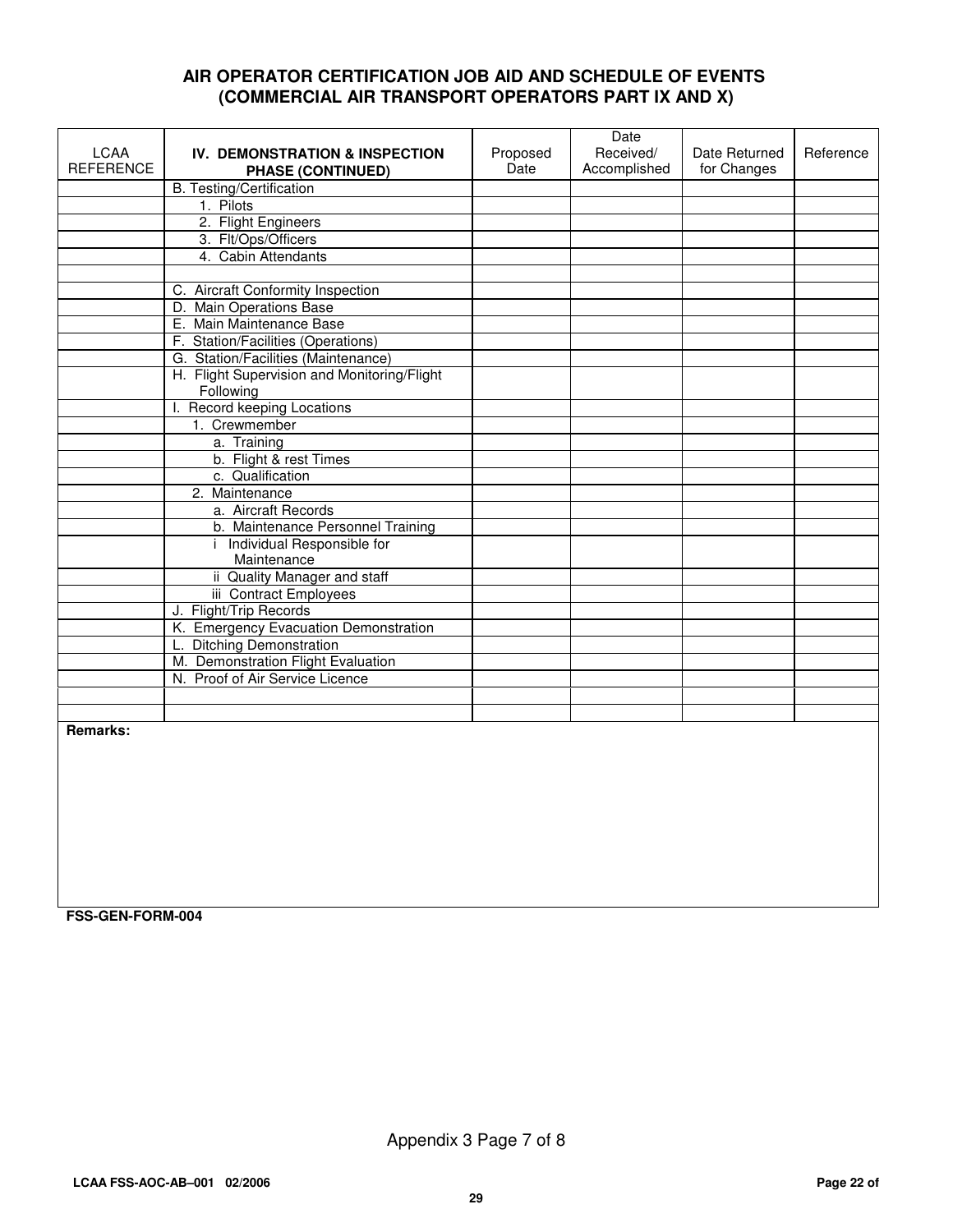#### **AIR OPERATOR CERTIFICATION JOB AID AND SCHEDULE OF EVENTS (COMMERCIAL AIR TRANSPORT OPERATORS PART IX AND X)**

|                  |                                                       |          | Date         |               |           |
|------------------|-------------------------------------------------------|----------|--------------|---------------|-----------|
| <b>LCAA</b>      | <b>V. CERTIFICATION PHASE</b>                         | Proposed | Received/    | Date Returned | Reference |
| <b>REFERENCE</b> |                                                       | Date     | Accomplished | for Changes   |           |
|                  | A. Approve Specific Operating Provisions              |          |              |               |           |
|                  |                                                       |          |              |               |           |
|                  | B. Present Certificate & Specific Operating           |          |              |               |           |
|                  | Provisions                                            |          |              |               |           |
| <b>Remarks:</b>  |                                                       |          |              |               |           |
|                  |                                                       |          |              |               |           |
|                  |                                                       |          |              |               |           |
|                  |                                                       |          |              |               |           |
|                  |                                                       |          |              |               |           |
|                  |                                                       |          |              |               |           |
|                  |                                                       |          |              |               |           |
|                  | C. Prepare Certification Report                       |          |              |               |           |
|                  | 1. Assemble Report                                    |          |              |               |           |
|                  | a. Formal Application Letter                          |          |              |               |           |
|                  | b. Final Compliance Statement                         |          |              |               |           |
|                  | c. Copy of Specific Operating                         |          |              |               |           |
|                  | Provisions                                            |          |              |               |           |
|                  | d. Copy of Certificate                                |          |              |               |           |
|                  | e. Summary of Difficulties                            |          |              |               |           |
|                  | 2. Distribute Report                                  |          |              |               |           |
| <b>Remarks:</b>  |                                                       |          |              |               |           |
|                  |                                                       |          |              |               |           |
|                  |                                                       |          |              |               |           |
|                  |                                                       |          |              |               |           |
|                  |                                                       |          |              |               |           |
|                  |                                                       |          |              |               |           |
|                  |                                                       |          |              |               |           |
|                  | D. Develop Post Certification Surveillance<br>Program |          |              |               |           |
|                  | 1. Within Geographic Area                             |          |              |               |           |
|                  | 2. Outside Geographic Area                            |          |              |               |           |
| Remarks:         |                                                       |          |              |               |           |
|                  |                                                       |          |              |               |           |
|                  |                                                       |          |              |               |           |
|                  |                                                       |          |              |               |           |
|                  |                                                       |          |              |               |           |
|                  |                                                       |          |              |               |           |
|                  |                                                       |          |              |               |           |
|                  |                                                       |          |              |               |           |
|                  |                                                       |          |              |               |           |

**FSS-GEN-FORM-004**

Appendix 3 Page 8 of 8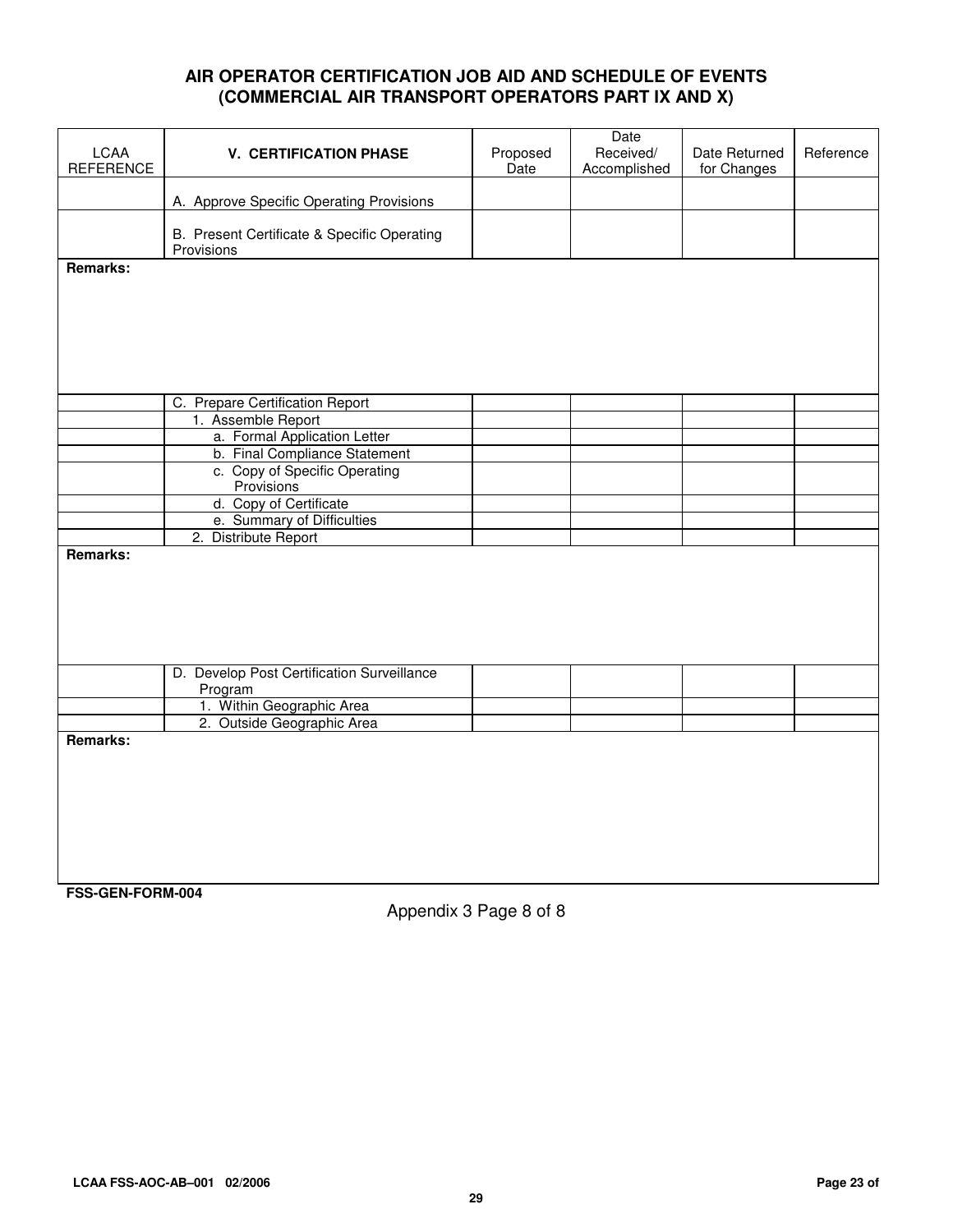#### **APPENDIX 4. LIBERIA CIVIL AVIATION REGULATIONS (LCARs)**

#### **SECTION 1 - APPLICABLE PARTS OF LCARs**

- Part 1 General Policies, Procedures, and Definitions
- Part 2 Personnel Licensing and related supplementary provisions
- Part 3 Aviation Training Organization<br>Part 4 Aircraft Registration and Markin
- Part 4 Aircraft Registration and Marking<br>Part 5 Airworthiness and related suppler
- Part 5 Airworthiness and related supplementary provisions<br>Part 6 Approved Maintenance Organization and related sure
- Approved Maintenance Organization and related supplementary provisions
- Part 7 Instruments and Equipment and related supplementary provisions
- Part 8 Operations and related supplementary provisions<br>Part 9 Air Operator Certification and Administration and i
- Air Operator Certification and Administration and related supplementary provisions
- Part 10 Foreign Air Operators
- Part 11 Aero Work/Flying
- Part 12 Accident and Incident Investigation
- Part 13 Aerodrome Certification (Airport & Air Navigation**)**
- Part 14 Agency and Airline School Regulations

#### **SECTION 2 - APPLICABLE INTERNATIONAL RULES AND DOCUMENTS INTERNATIONAL/OVERSEAS OPERATIONS ICAO ANNEXES**

#### **OTHER ICAO DOCUMENTS**

| Circular 253-AN/151                 | Human Factors Digest No. 12 Human Factors in Aircraft<br>Maintenance and Inspection |
|-------------------------------------|-------------------------------------------------------------------------------------|
| Document 4444-RAC/501<br>$\sim 100$ | Rules of the Air and Air Traffic Service                                            |
| Document 7030<br>$\blacksquare$     | <b>Regional Supplementary</b>                                                       |
| Document 8168-OPS<br>$\blacksquare$ | <b>Aircraft Operations</b>                                                          |
| Document 8335-AN/879                | - Manual of Procedures for Operations Inspection,                                   |
|                                     | Certification and Continued Surveillance                                            |
| Document 9365-AN/910                | All Weather Operations                                                              |
| Document 9376-AN/914                | - Preparation of an Operations Manual                                               |
| Document 9379-AN/916                | Manual and Procedures for Establishment and Management of a                         |
|                                     | <b>States Personnel Licensing system</b>                                            |
| Document 9389-AN/919                | <b>Manual of Procedures for Airworthiness</b><br>$\sim 100$                         |
|                                     | Organization                                                                        |
| Document 9642-AN/941                | <b>Continuous Airworthiness Manual</b>                                              |
|                                     |                                                                                     |

ICAO information may be obtained by writing to: **International Civil Aviation Organization (Attn: Distribution Officer) PO Box 399 Succursale: Place De L'Aviation Internationale 1000 Sherbrooke Street, West** 

 **Montreal, Quebec, H3A 2R** 

Appendix 4 Page 1 of 1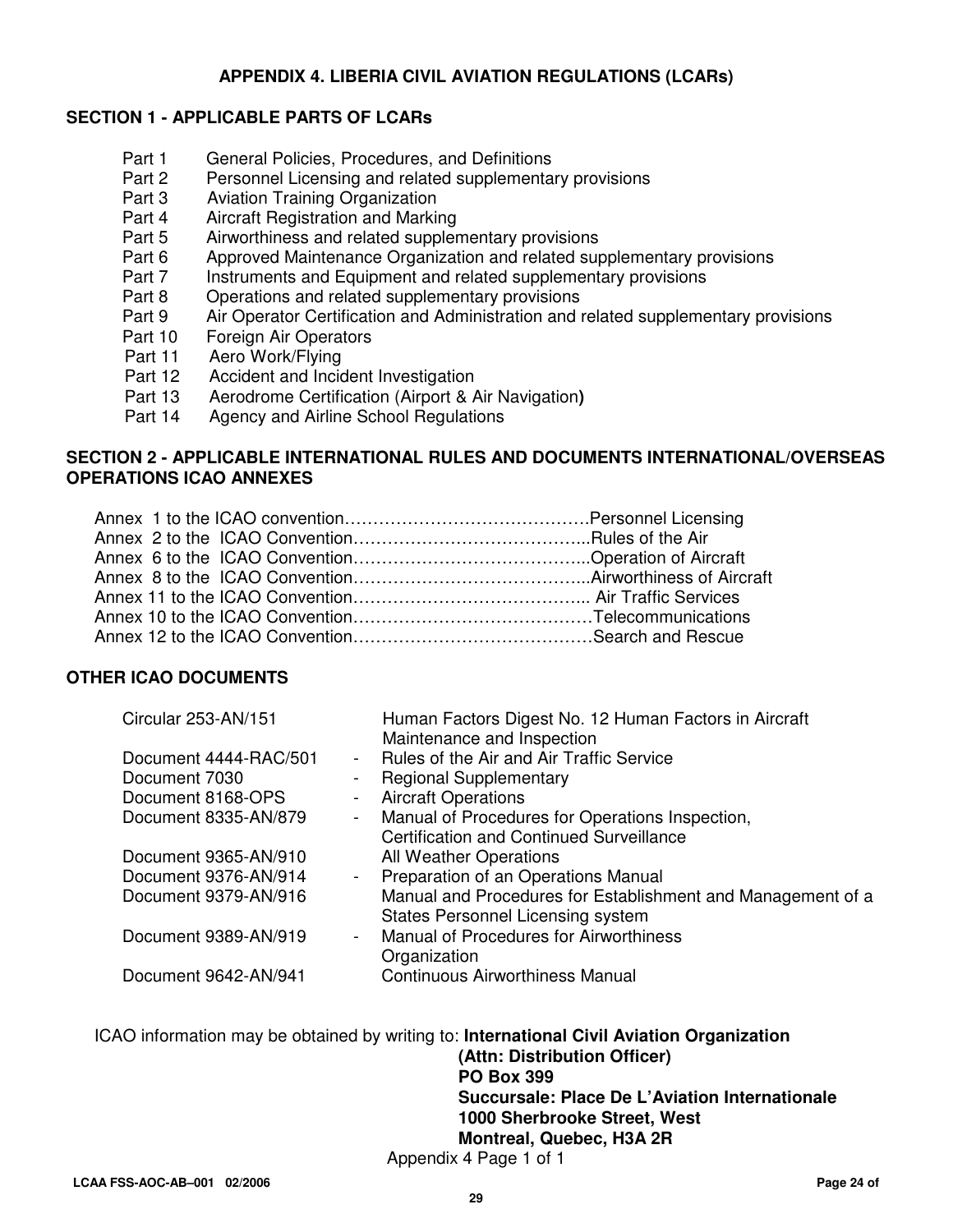#### **APPENDIX 5. DEFINITIONS**

The following appendix defines terms used in this advisory brochure and/or the certification process.

"**Agent for Service**." The person upon whom service of all notices and processes and all orders, decisions, and requirements of The Liberia Civil Aviation Authority shall be made.

"**Charter operation**" means operations for which the departure time, departure location and arrival locations are specifically negotiated with the operator's customer or the customer's representative.

"**Commercial Air Transport**" means an aircraft operation involving the transport of passengers, cargo, or mail for remuneration or hire.

"**Passenger carrying operation**" any aircraft operation carrying any person other than a crewmember, company employee, authorized government representative, or person accompanying a shipment.

"**Principal base of operations**" means the primary operating location of a certificate holder as designated by the LCAA.

**"Scheduled operation"** means an aircraft operation conducted by a commercial air transport operator for which the certificate holder or its representative offers in advance the departure location, departure time, and arrival location.

Appendix 5 Page 1 of 1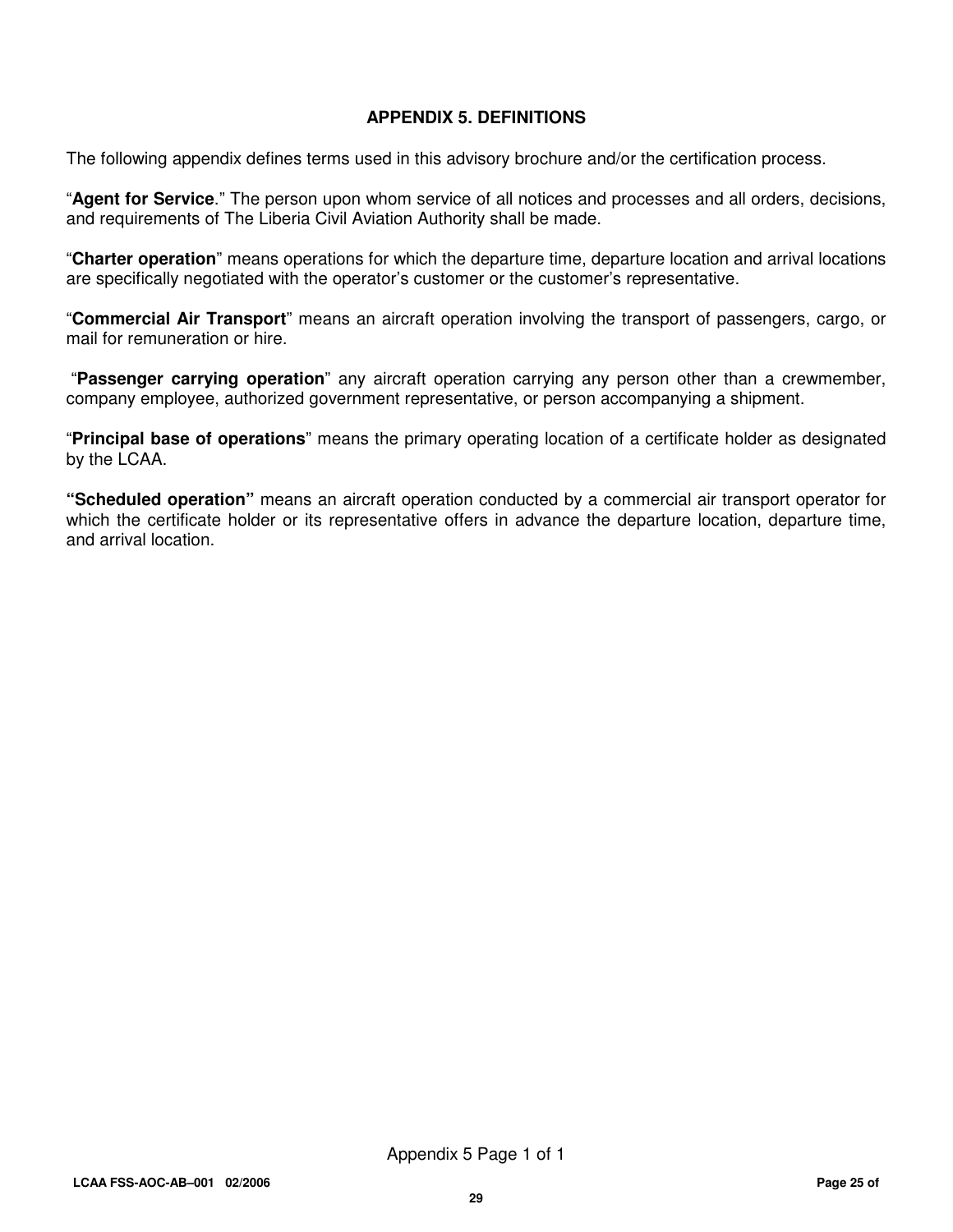#### **APPENDIX 6 - CERTIFICATION PROCESS FLOW CHART.**  Page 1 of 5

The flow charts on the following pages are representative of the Air Operator Certification Process. This chart also represents the process for the certification of an Approved Maintenance Organization.



PRE-APPLICATION PHASE PRE-APPLICATION PHASE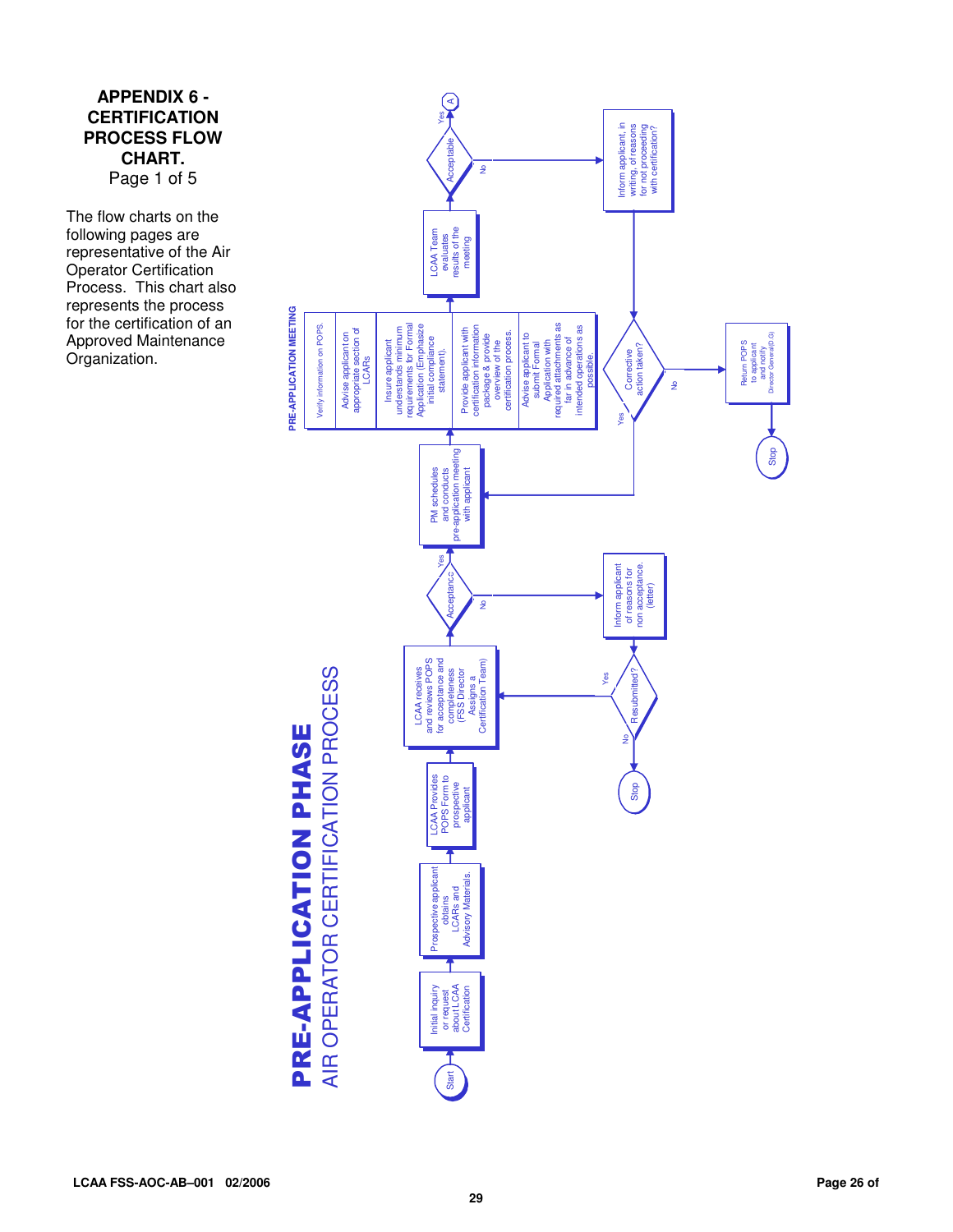**APPENDIX 6 - CERTIFICATION PROCESS FLOW CHART.**  Page 2 of 5

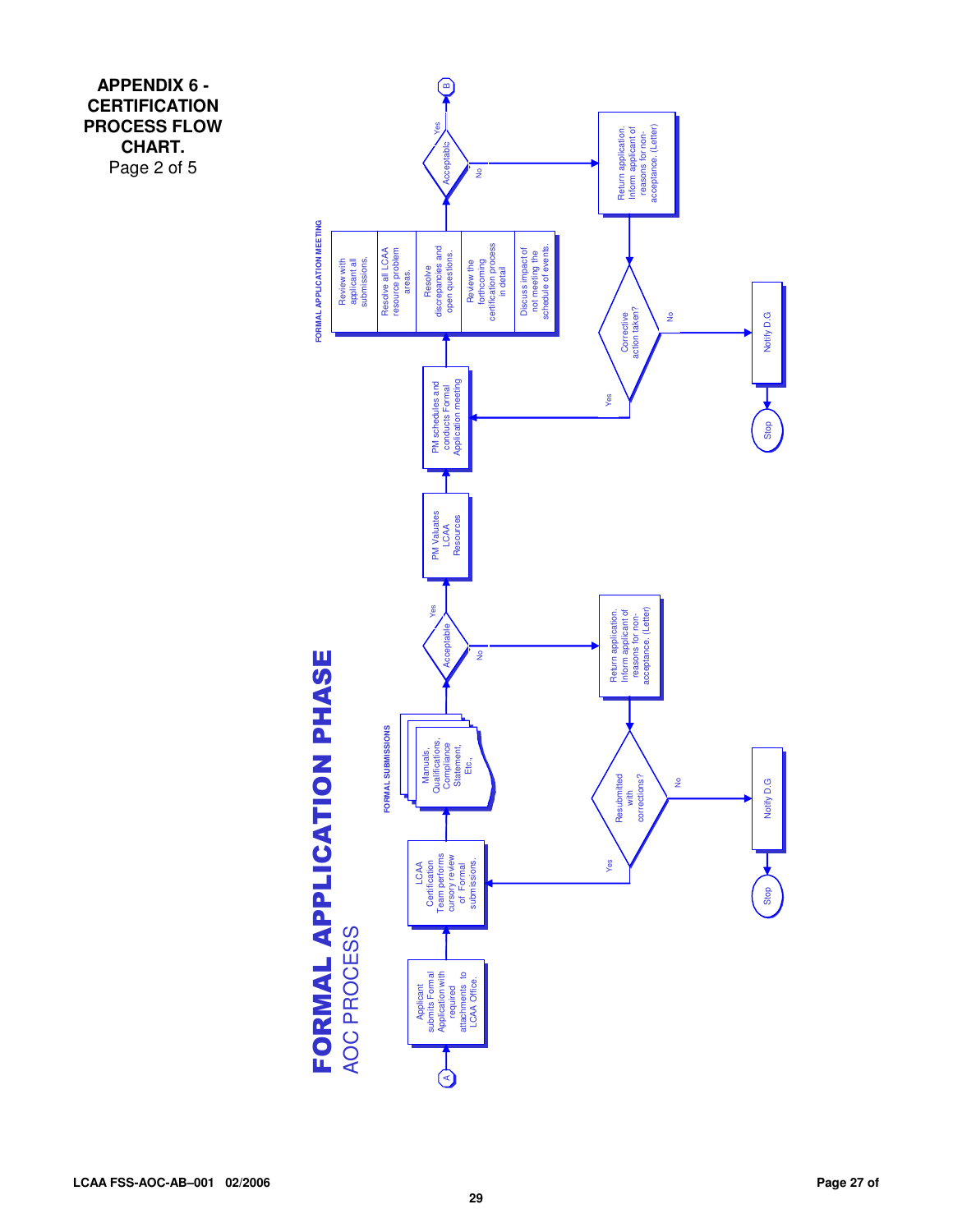**APPENDIX 6 - CERTIFICATION PROCESS FLOW CHART.**  Page 3 of 5

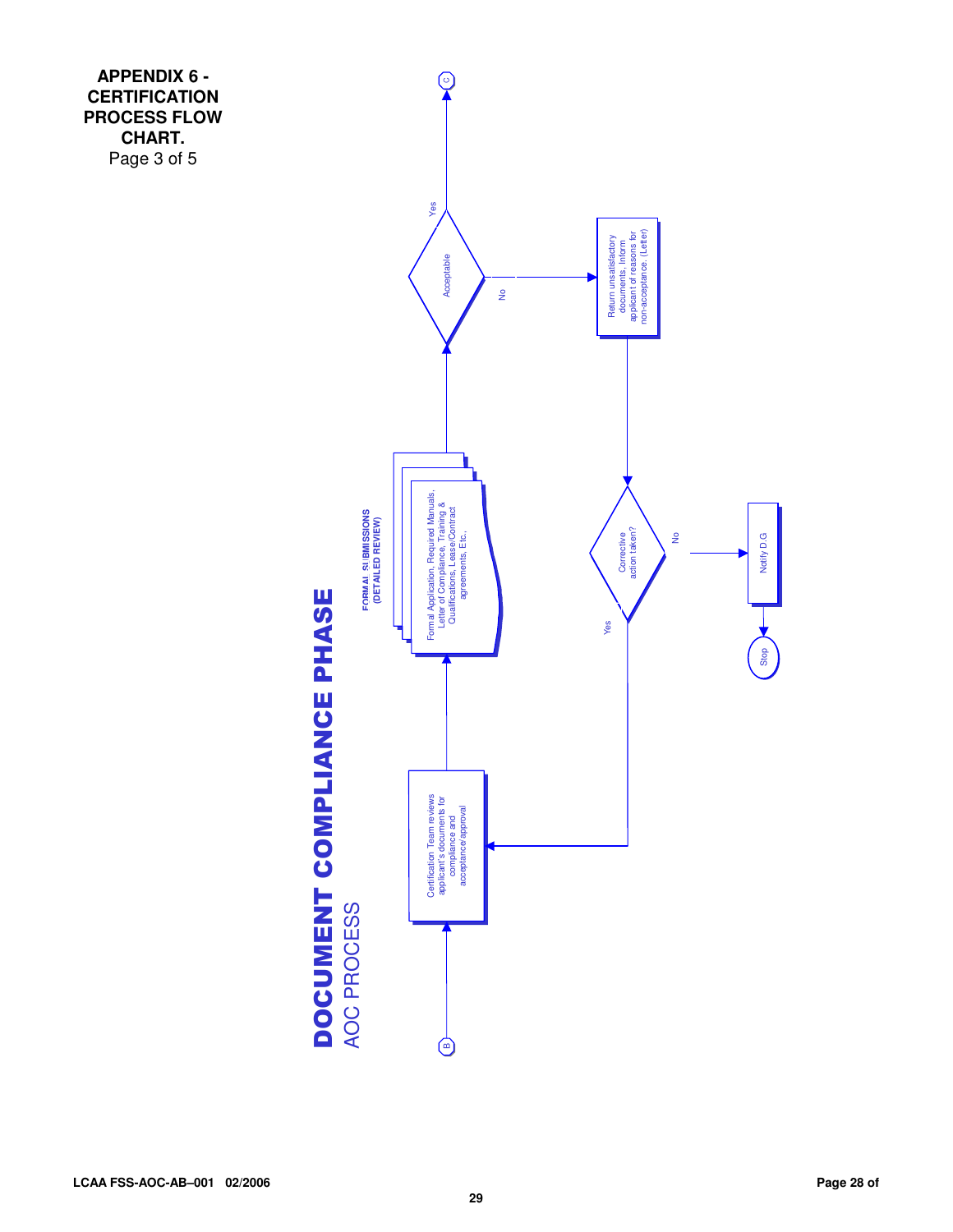**APPENDIX 6 - CERTIFICATION PROCESS FLOW CHART.**  Page 4 of 5